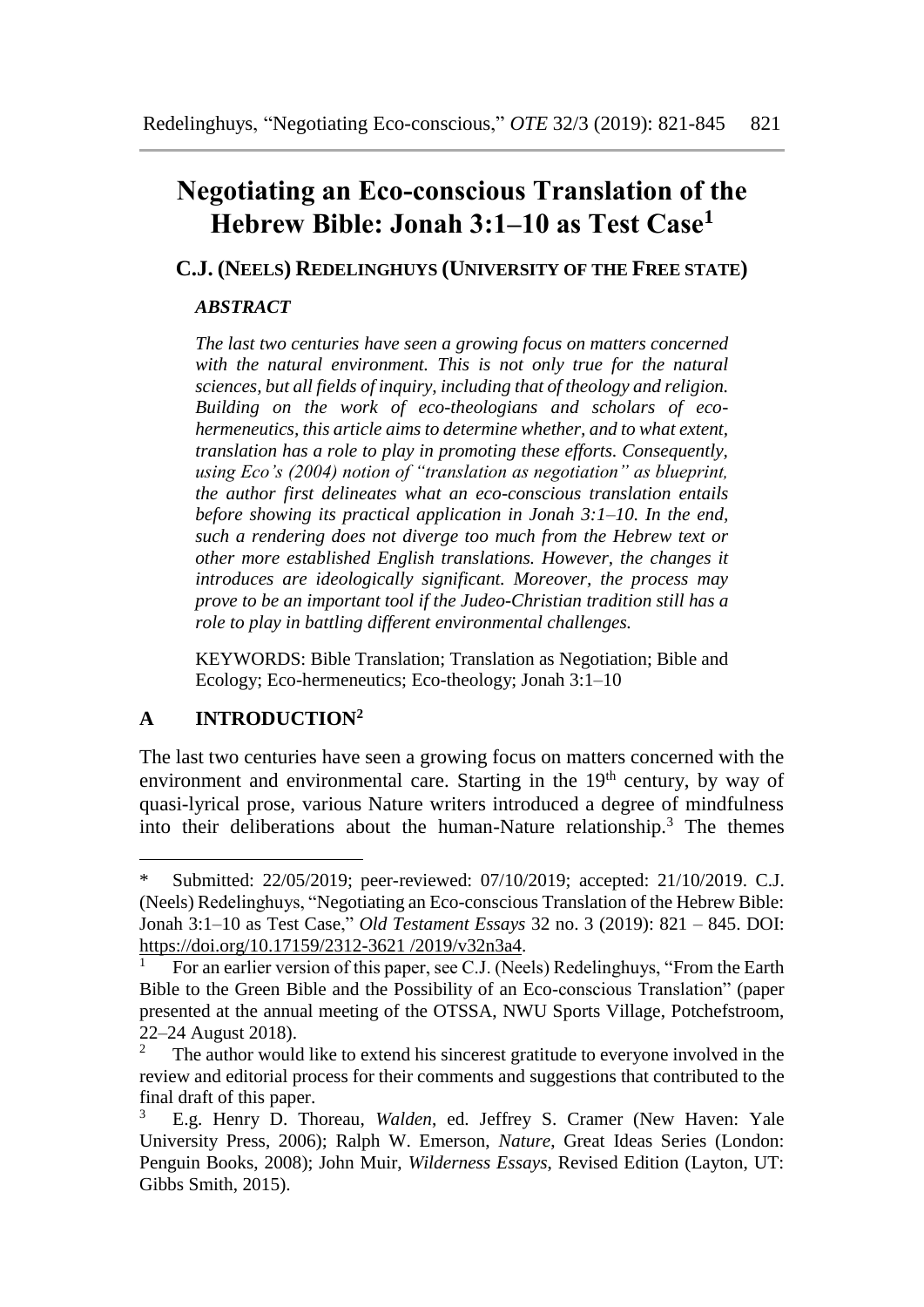touched on, questions raised, and criticisms posed by these and other thinkers formed the bedrock for the environmental movement that came to blossom in the  $20<sup>th</sup>$  century. Continuing into the  $21<sup>st</sup>$  century, and ever increasingly, scholars from different fields — beyond just the natural sciences — saw the need to consider if, and to what extent, Mother Nature fits into their respective frameworks.

With respect to the Bible, few works have received more interest than that of Lynn White Jr.<sup>4</sup> Especially widespread is White's claim that Christianity, especially in its Western form, is "the most anthropocentric religion the world has ever seen."<sup>5</sup> It remains a matter of debate whether this indictment is accurate, though one can hardly deny White's influence on the study of the relationship between the Bible and ecology. Ever since White (and others with similar views), there has been a proliferation in literature seeking to make sense of humankind's role and/or place in the created order and the ethical implications that follow.<sup>6</sup> In terms of the Hebrew Bible (HB), this then includes, but is not limited to, an exploration of texts such as Genesis 1–3, Psalm 104, Proverbs 8:22–31, and Job  $38-41.7$ 

While a plethora of approaches have emerged in the exploration of said texts, one can roughly divide them into three groups: <sup>8</sup>

 One can classify the first group as the "apologetic approaches". Included here are those that seek to defend the HB against the accusations of White (and others). One strategy, for example, is to explain that humans are not despots, but called to a dominion of loving rule in service of  $God.<sup>9</sup>$ 

<sup>4</sup> Lynn White Jr., "The Historical Roots of Our Ecologic Crisis", *Science* 155 (1967): 1203–1207.

<sup>5</sup> White, "The Historical Roots", 1205.

<sup>6</sup> cf. Ernst M. Conradie, *Christianity and Ecological Theology: Resources for Further Research*, Study Guides in Religion and Theology 11 (Stellenbosch: Sun Press, 2006), 59–151.

<sup>7</sup> cf. William P. Brown, "Biblical Accounts of Creation," in *The Old Testament and Ethics: A Book-by-Book Survey*, ed. Joel B. Green and Jacqueline E. Lapsley (Grand Rapids, MI: Baker Academic, 2013), 165–170.

<sup>8</sup> I base this trichotomy on the work of Ernst M. Conradie, "Towards an Ecological Biblical Hermeneutics: A Review Essay on the Earth Bible Project," *Scriptura* 85 (2004): 126–127. Consider also the extended analysis of Kivatsi J. Kavusa, "Ecological Hermeneutics and the Interpretation of Biblical Texts Yesterday, Today and Onwards: Critical Reflection and Assessment," *OTE* 32/1 (2019):238–248. [https://doi.org/10.17](https://doi.org/10.17%20159/2312-3621/2019/v32n1a13)  [159/2312-3621/2019/v32n1a13.](https://doi.org/10.17%20159/2312-3621/2019/v32n1a13)

<sup>9</sup> E.g. John Barr, "Man and Nature — The Ecological Controversy and the Old Testament", *Bulletin of the John Rylands University Library* 55/1 (1972): 9–32.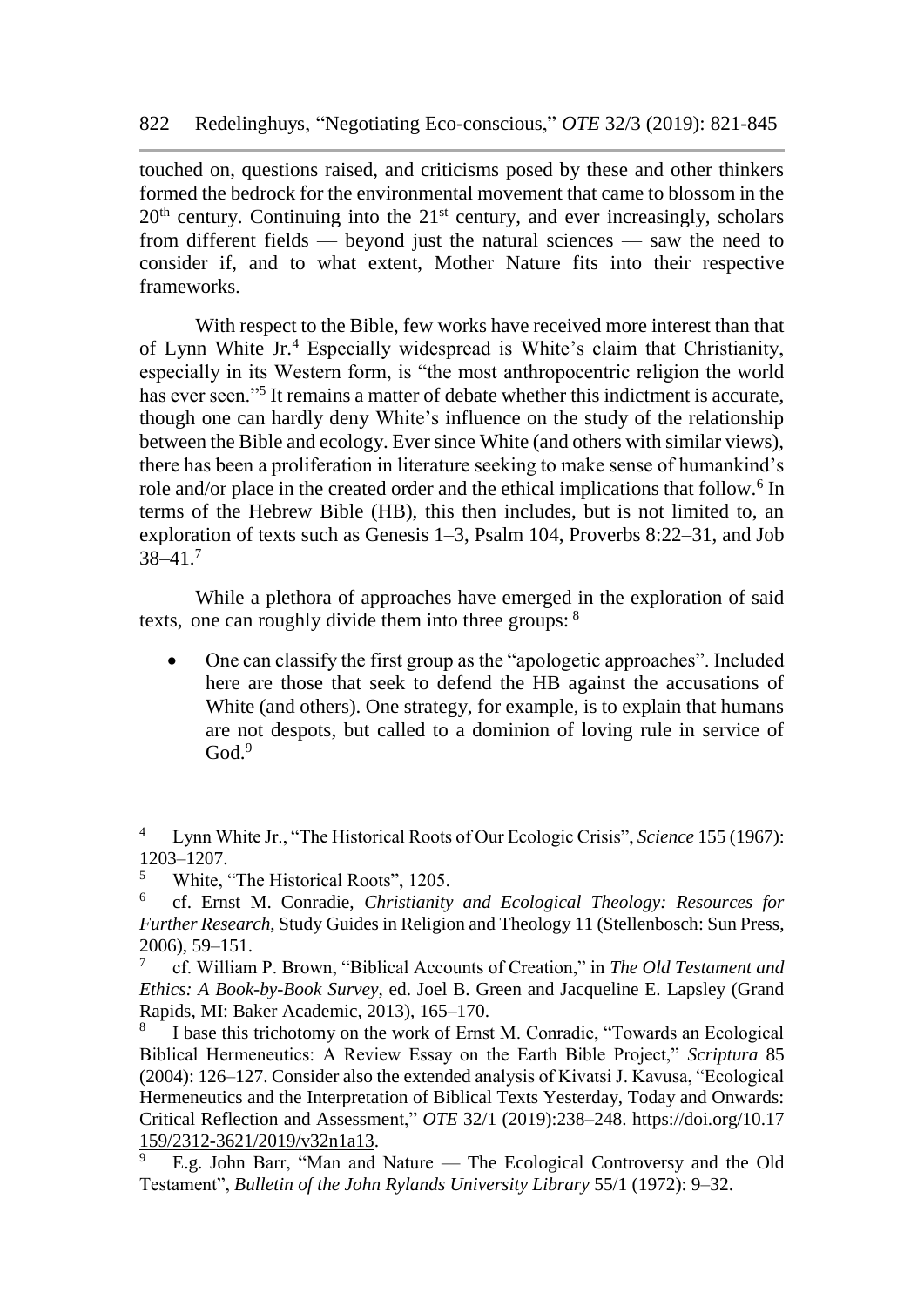- The second group consists of those who attempt to "mine" the HB for ecological wisdom. Generally taking a thematic approach, this group, for example, tries to identify different references to the natural world; hoping to show that the HB celebrates creation in different ways.<sup>10</sup>
- The third, and final, group consists of approaches that follow a critical, interdisciplinary methodology in an attempt to reread selected texts from the HB in light of contemporary ecological values and/or norms.<sup>11</sup>

While these three groups differ quite significantly in terms of their respective methodologies, they tend to agree on one particular goal: reorienting the attitude of the biblical interpreter. For the most part, they also have the same starting point: the biblical text.

# **B RESEARCH QUESTION AND METHODOLOGICAL OUTLINE**

Given that these three groups take the Bible as their focal point, the main objective of this investigation is to determine if, and to what extent, translation has a part to play in fostering an eco-conscious attitude. In other words: can one conceivably translate a text from the HB that is not only "reasonable", but also credibly "green" or eco-conscious?

Framed in this way, the first step will be to delineate what an ecoconscious translation entails and to deal with some ancillary matters that come to the fore (e.g. questions about equivalence and the like). Second, the aim will be to acquaint the reader with some basic principles employed by those who strive to read the Bible from an eco-conscious perspective. This is an important step given that the chosen frameworks will inform —whether explicitly or implicitly — a number of the translator's choices when dealing with different ecological features. Finally, the text of Jonah 3 will serve as an example of what an "eco-conscious translation" might look like in practice.

<sup>10</sup> E.g. Jannie du Preez, "Net Maar Diere? 'n Tematiese Oorsig van die Plek van die Diereryk in die Skepping Volgens Geselekteerde Skrifgedeeltes", *NGTT* 52/1 (2011): 83–93. [https://doi.org/10.5952/52-1-8.](https://doi.org/10.5952/52-1-8)

<sup>&</sup>lt;sup>11</sup> E.g. C. J. (Neels) Redelinghuys, "Creation Utterly Consumed? Towards an Eco-Critical Rereading of Zephaniah 1:2–6," *OTE* 30/3 (2017): 805–820. [https://doi.org/](https://doi.org/10.%2017159/2312-3621/2017/v30n3a15) 10. [17159/2312-3621/2017/v30n3a15.](https://doi.org/10.%2017159/2312-3621/2017/v30n3a15)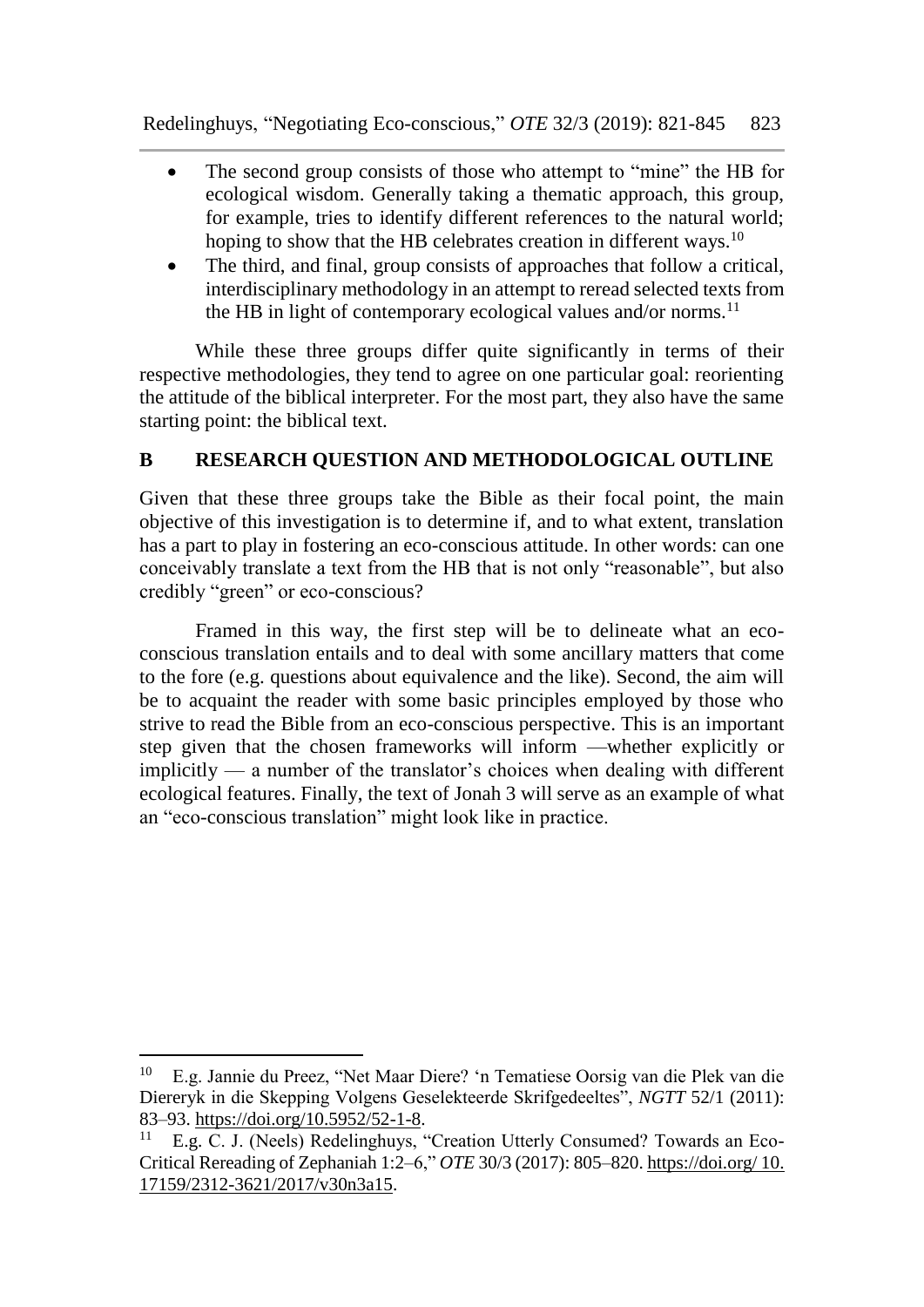### **C WHAT IS AN ECO-CONSCIOUS TRANSLATION (ECT)?**

#### **1 Eco-conscious**

Employing the term "eco-conscious" serves to denote an approach that is mindful of a range of guiding principles, underlying beliefs, and even proposed ideals that come to the fore in literature dealing with eco-theology and ecohermeneutics. Moreover, the aim is to apply said matters in the context of Bible translation. For the purpose of this particular investigation, *The Green Bible* (a category 2 approach) and the *Earth Bible Project* (category 3) will respectively serve as representatives of such an approach. The reason for drawing on these two projects is threefold:

- i. Both frameworks will be familiar to those who devote their time to the study of eco-theology and biblical eco-hermeneutics.
- ii. Both present a far-reaching, yet concise framework for grappling with the text that one can distil in such a way that anyone should be able to follow along.
- iii. Finally, and perhaps most important of all, both frameworks are deliberate about the language they use in describing the various relationships that come into play in an eco-conscious approach to the text.

# **2 Translation**

 $\overline{a}$ 

Due to the proverbial *smorgasbord* of available options (and different domains of application), it proves to be somewhat complex to define the "translation" part of the proposed equation.<sup>12</sup> A select few of the possible options include the following:

- "Translation may be defined quite simply as the attempt to represent in one language what was said in another.<sup>5</sup>.<sup>13</sup>
- "A translation is a text derived from another text in another language, exhibiting qualities of equivalence to that source text, such that the derived text can be taken as a substitute for the original text".<sup>14</sup>

<sup>12</sup> cf. David Bellos, *Is that a Fish in Your Ear? Translation and the Meaning of Everything* (New York: Faber and Faber, 2011), 24–36; Matthew Reynolds, *Translation: A Very Short Introduction* (Oxford: Oxford University Press, 2016), 1–15.<br><sup>13</sup> Tim Wilt "A New Framework for Bible Translation" *Acta Theologica* <sup>13</sup> Tim Wilt, "A New Framework for Bible Translation", *Acta Theologica Supplementum 2* (2002), 154. Wilt (ibid.) continues: "It is difficult to move beyond this definition without producing a prescriptive or value-laden statement of limited applicability to the diverse situations in which translation occurs."

David B. Frank, "What Kind of Theory Do We Need for Translation?" (Paper presented at the Bible Translation Conference: Translator and Audience, UK Campus of the European Training Programme, Horsleys Green, England, 4–6 February 2008),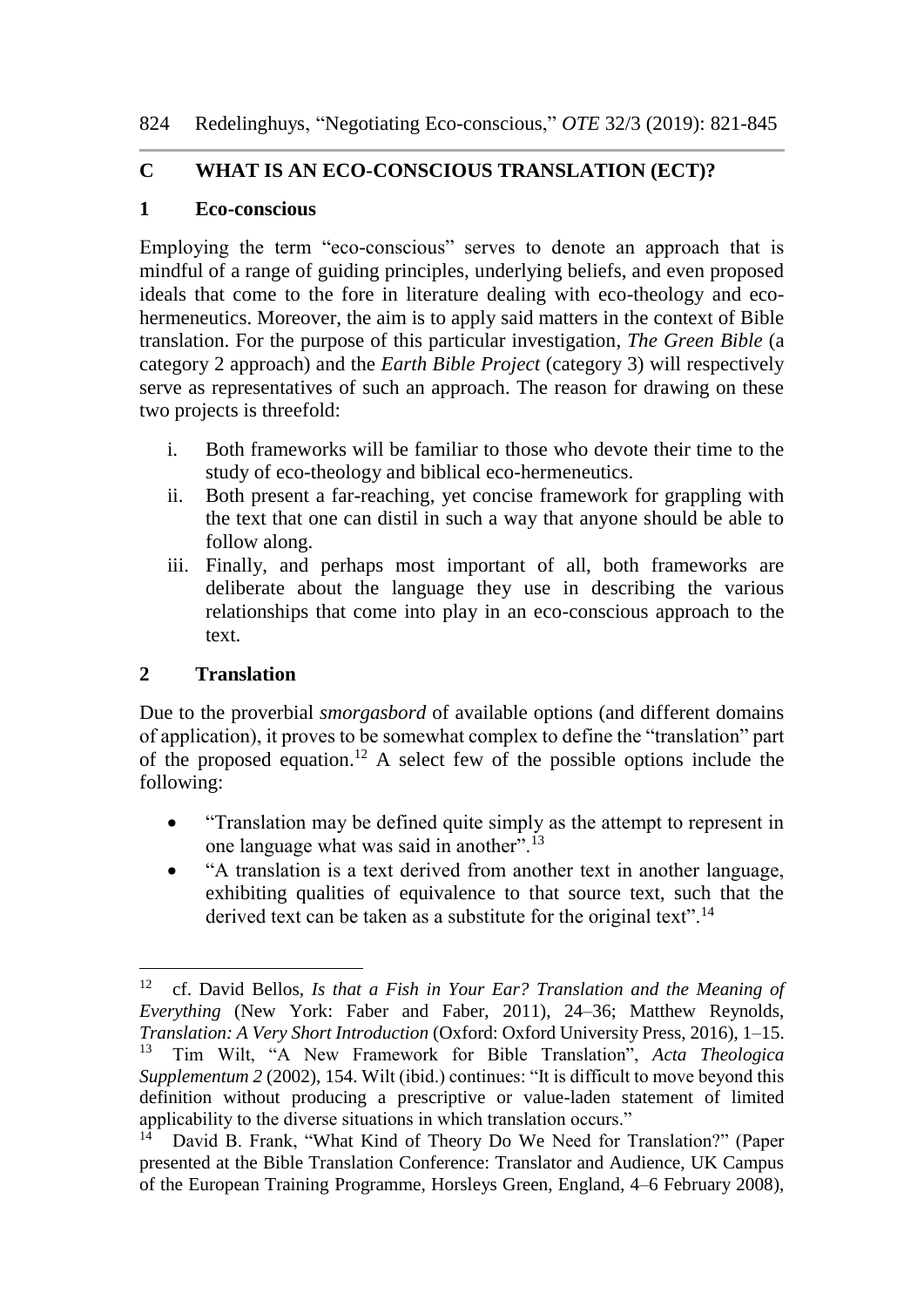Redelinghuys, "Negotiating Eco-conscious," *OTE* 32/3 (2019): 821-845 825

 "Translation is a procedure where an original text, often called 'the source text', is replaced by another text in a different language, often called 'the target text'".<sup>15</sup>

It is important to recognize that the terminology matters insofar as "[the] definition of 'translation' adopted by a particular translator will have a critical impact on the course taken by the translation process."<sup>16</sup> With this sense of significance in mind, this investigation will primarily employ Eco's notion of "translation as negotiation" as blueprint.<sup>17</sup> Secondarily, it will seek to incorporate select insights from the functionalist and hermeneutical models of translation. Consequently, the definition adopted here is as follows: (textual) translation is the negotiation of meaning between the different language worlds of different stakeholders.

#### *2a "Negotiation"*

l

The notion of "negotiation" starts with two assumptions. First, translation is in fact possible (and desirable) — a matter often taken for granted. Second, more than just a product, it is a complex process in which the translator will have to make a number of (often competing) decisions.<sup>18</sup> Reynolds, for example, writes that "translation never provides an exact reproduction, of any element of the source text. It is always a matter of shifts and alterations..."<sup>19</sup> Consequently, an ECT rules out the viability of a "literal" translation.<sup>20</sup> In this regard, Grossman rightly dismisses "literalism" as "a clumsy, unhelpful concept that radically skews and oversimplifies the complicated relationship between a translation and an original."<sup>21</sup> The relationship between source text  $(ST)$  and target text  $(TT)$ will come to the fore again in the discussion about equivalence (see § C.3.).

<sup>#6,</sup> Accessed 08 June 2018, [http://dbfrank.net/papers/What\\_Kind\\_of\\_Theory\\_Do\\_We](http://dbfrank.net/papers/What_Kind_of_Theory_Do_We%20_Need_for_Translation.pdf)  Need\_for\_Translation.pdf.

<sup>&</sup>lt;sup>15</sup> Juliane House, *Translation: The Basics* (London: Routledge, 2018), 9.<br><sup>16</sup> Jan G. van der Watt and Volanda Kruger, "Some Considerations

Jan G. van der Watt and Yolanda Kruger, "Some Considerations on Bible Translation as Complex Process", *Acta Theologica Supplementum 2* (2002), 118.

<sup>17</sup> cf. Umberto Eco, *Mouse or Rat? Translation as Negotiation*, Paperback Edition (London: Phoenix, 2004).

<sup>18</sup> cf. Bellos, *Is that a Fish*, 319–322; Eco, *Mouse or Rat*, 32–60; Jan van der Watt, *Waarom Soveel Bybelvertalings? Die Hoe, Wat en Waarom van Bybelvertalings* (Vereeniging: Christelike Uitgewersmaatskappy, 2014), 77–101.<br><sup>19</sup> Paynolde *Translation*, 51, 52.

<sup>&</sup>lt;sup>19</sup> Reynolds, *Translation*, 51–52.<br><sup>20</sup> cf. Bellos, *Is that a Fish* 102.

<sup>20</sup> cf. Bellos, *Is that a Fish*, 102–116; Gordon D. Fee and Mark L. Strauss, *How to choose a Translation for all its Worth: A Guide to Understanding and Using Bible Versions* (Grand Rapids, MI: Zondervan, 2007), 25.<br><sup>21</sup> Edith Grossman, *Why Translation Matters*, Why

<sup>21</sup> Edith Grossman, *Why Translation Matters*, Why X Matters (New Haven, CT: Yale University Press, 2010), 67.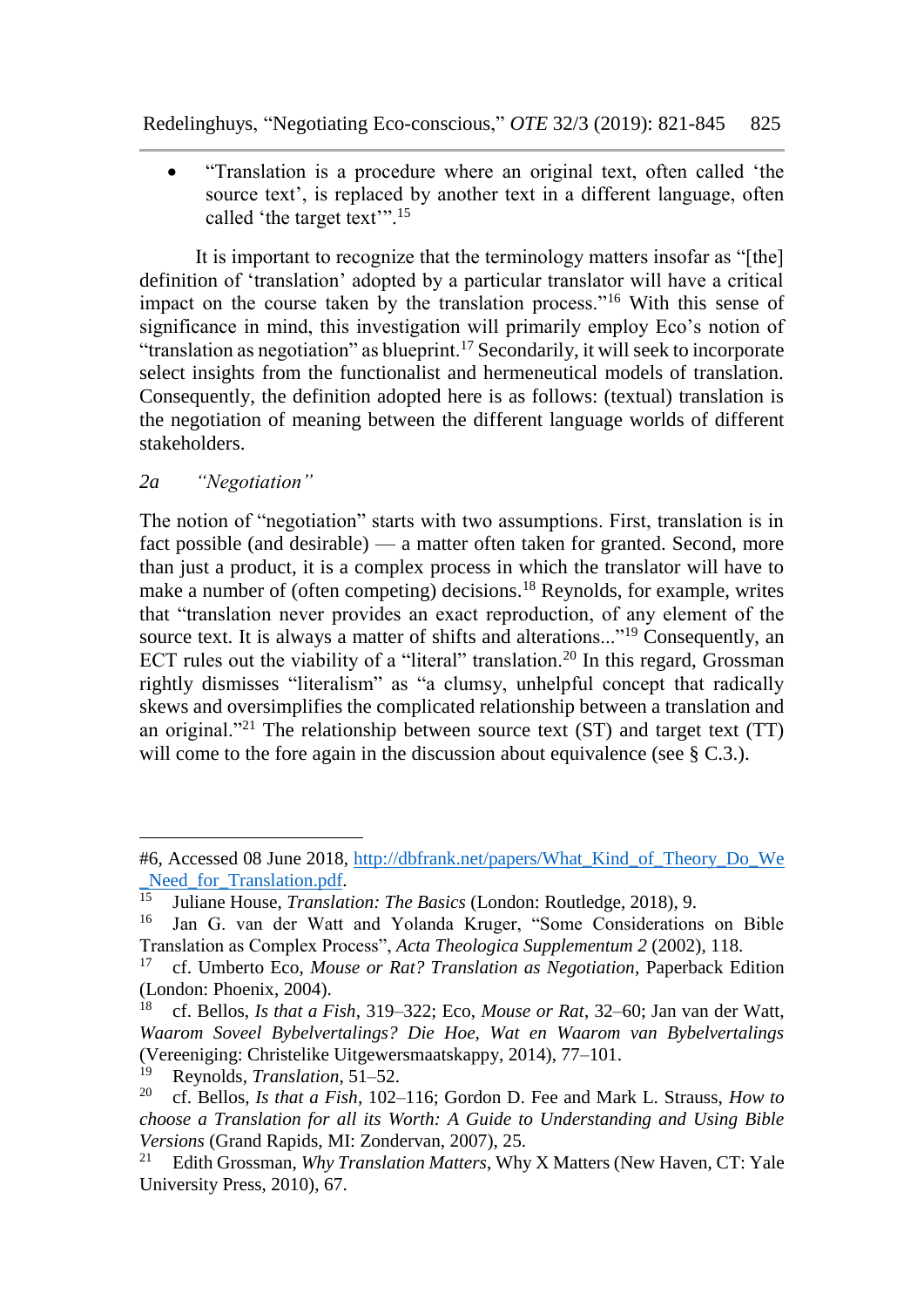# *2b "Meaning"*

"Meaning" provides the subject matter for this negotiation and applies to two levels of understanding. First, on a textual level, the translator has to make sense of the interactive relationship between the text as a whole and its constituent parts (e.g. words, phrases, sentences, paragraphs, genres, etc.).<sup>22</sup> To this one can add two "key determinants": "the situation in which it is uttered […] and the identities of the participants, together with the relationship between them".<sup>23</sup> Second, on an existential level, the translator is an active participant in the construction of meaning by bringing "different language worlds" into contact with one another and facilitating a dialogue between them.<sup>24</sup> In the case of an eco-conscious translation this dialogue will necessarily focus on a range of ecological matters.

# *2c "Different Language Worlds"*

The notion of "different language worlds" proceeds from the perspective fact that a language (whether natural or artificial) is not something that exists in a vacuum.<sup>25</sup> There is no language without a language user, but the language user also fits into a broader community of like-minded people. In other words, while people use languages in different ways and for different purposes, they tend to do so in conjunction with the conventions or habits of their particular community and/or culture. $^{26}$  In this regard, Eco writes,

> …translation is always a shift, not between two languages but between two cultures — or two encyclopaedias. A translator must

<sup>&</sup>lt;sup>22</sup> cf. van der Watt and Kruger, "Some Considerations", 120–129.<br><sup>23</sup> Bollos, *Js that a Fish* 74.

<sup>23</sup> Bellos, *Is that a Fish*, 74.

<sup>24</sup> cf. Radegundis Stolze, "The Hermeneutic Approach in Translation", *Studia Anglica Posnaniensia* 37 (2002), 283–285; Bernd Stefanink and Ioana Bălăcescu, "The Hermeneutical Approach in Translation Studies", *Cadernos de Tradução* 37/3 (2017): 23–30. [https://doi.org/10.5007/2175-7968.2017v37n3p21.](https://doi.org/10.5007/2175-7968.2017v37n3p21)<br><sup>25</sup> Concerning the reference to artificial languages, there

<sup>25</sup> Concerning the reference to artificial languages, there is much one can learn about languages by considering the various attempts at inventing new ones, also in terms of the "worlds" accompanying them. In this regard, cf. Arika Okrent, *In the Land of Invented Languages: Adventures in Linguistic Creativity, Madness, and Genius* (New York: Spiegel and Grau, 2010).<br> $^{26}$  cf. Okrept, In the Land 25

<sup>26</sup> cf. Okrent, *In the Land*, 256–262; Daniel Everett, *Language: The Cultural Tool* (London: Profile Books, 2013). Discussions about language death also exhibit the importance of this relationship. Here, for example, Anderson explains, "When a language dies, a world dies with it, in the sense that a community's connection with its past, its traditions, and its base of specific knowledge are all typically lost when the vehicle linking people to that knowledge is abandoned."; Stephen R. Anderson, *Languages: A Very Short Introduction* (Oxford: Oxford University Press, 2012), 58.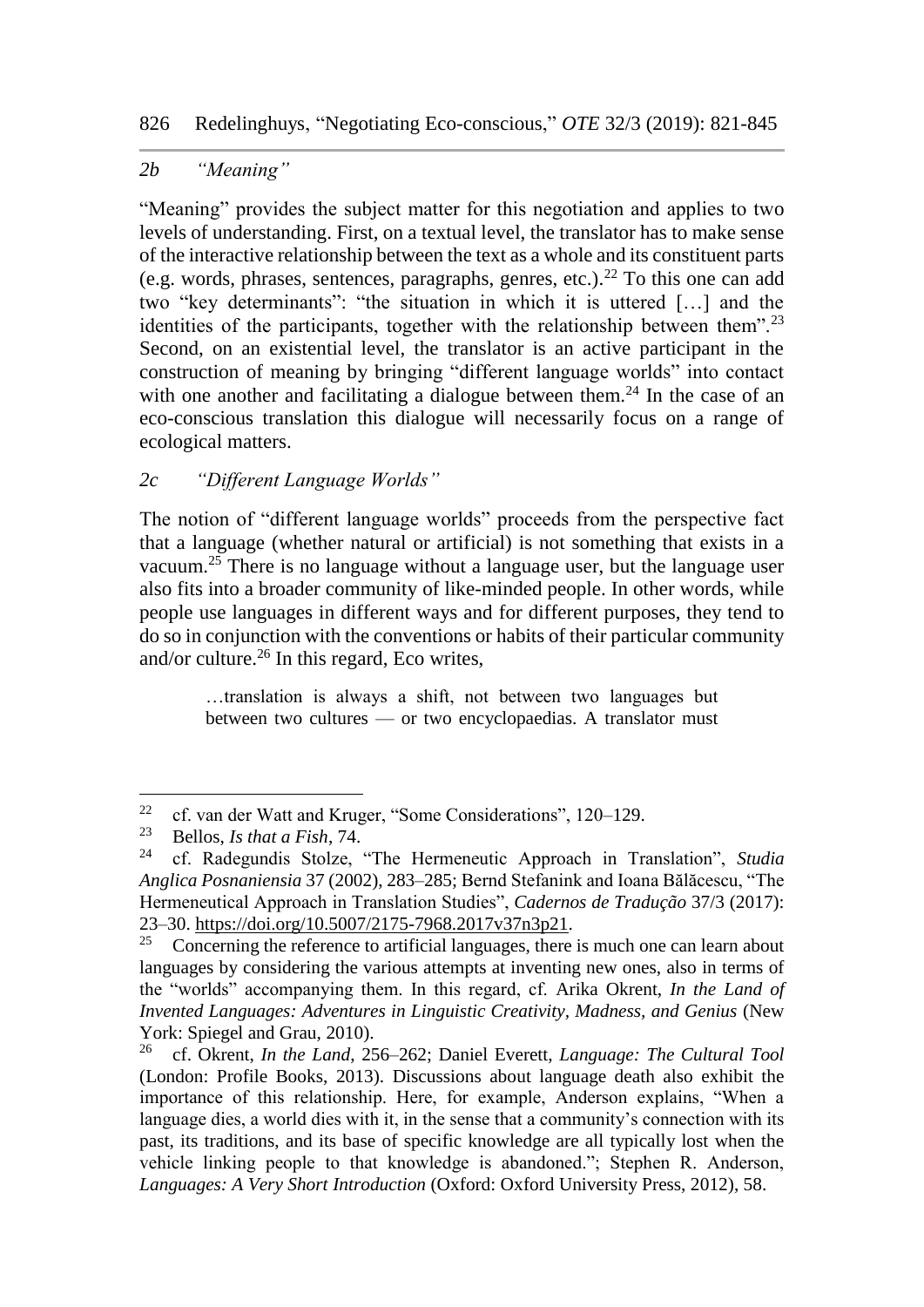take into account rules that are not strictly linguistic but, broadly speaking, cultural. $27$ 

Similarly, House expresses this viewpoint as follows,

…language is viewed as embedded in culture such that the meaning of any bit of language can only be understood with reference to the cultural context enveloping it. $^{28}$ 

This proves to be an essential matter in Bible translation,<sup>29</sup> one that underlies the discussion about foreignization versus domestication (see § C.4.).

#### *2d "Different stakeholders"*

As the notion of different language worlds suggests, the process of translation involves a number of participants or stakeholders.<sup>30</sup> For the purpose of this particular investigation, the focus will be on four stakeholders: the biblical author, the first audience, the translator, and the second (i.e. contemporary) audience. The first three of these prove to be obvious participants in the translation process, but the role of the second audience — with its own needs and expectations — warrants further consideration. $31$ 

Who exactly is the intended audience of an ECT? As the focus here is on producing an experimental translation, there is no formal audience as in the case of commissioned translation projects. However, one can posit that (at least) four distinct groups of people might have some interest here:

- i. Scholars who devote their time to the study of eco-hermeneutics.
- ii. Eco-theologians of various persuasions.
- iii. Scholars of religion who have an interest in the relationship between the Judeo-Christian tradition and matters of ecology.
- iv. Ecologists who have a philosophical interest in religion and/or mythology.

It is conceivable that each of these four groups might have a different agenda when it comes to an ECT. However, the aim here is to consider where

 $27$ <sup>27</sup> Eco, *Mouse or Rat*, 82.

<sup>&</sup>lt;sup>28</sup> House, *Translation*, 47.<br><sup>29</sup> cf I A Naudé "An Ove

cf. J.A. Naudé, "An Overview of Recent Developments in Translation Studies with Special Reference to the Implications for Bible Translation," *Acta Theologica Supplementum 2* (2002): 56–59; Harriet Hill et al., *Bible Translation Basics: Communicating Scripture in a Relevant Way* (Dallas, TX: SIL International, 2011),  $157-162.$ <br>30 of Ex

<sup>&</sup>lt;sup>30</sup> cf. Frank, "What Kind of Theory", #4–6.<br><sup>31</sup> cf. House, *Translation*, 54, 55; E. P. Wen.

<sup>31</sup> cf. House, *Translation*, 54–55; E.R. Wendland, "Towards a 'Literary' Translation of the Scriptures: With Special Reference to a 'Poetic' Rendition," *Acta Theologica Supplementum* 2 (2002): 183–185.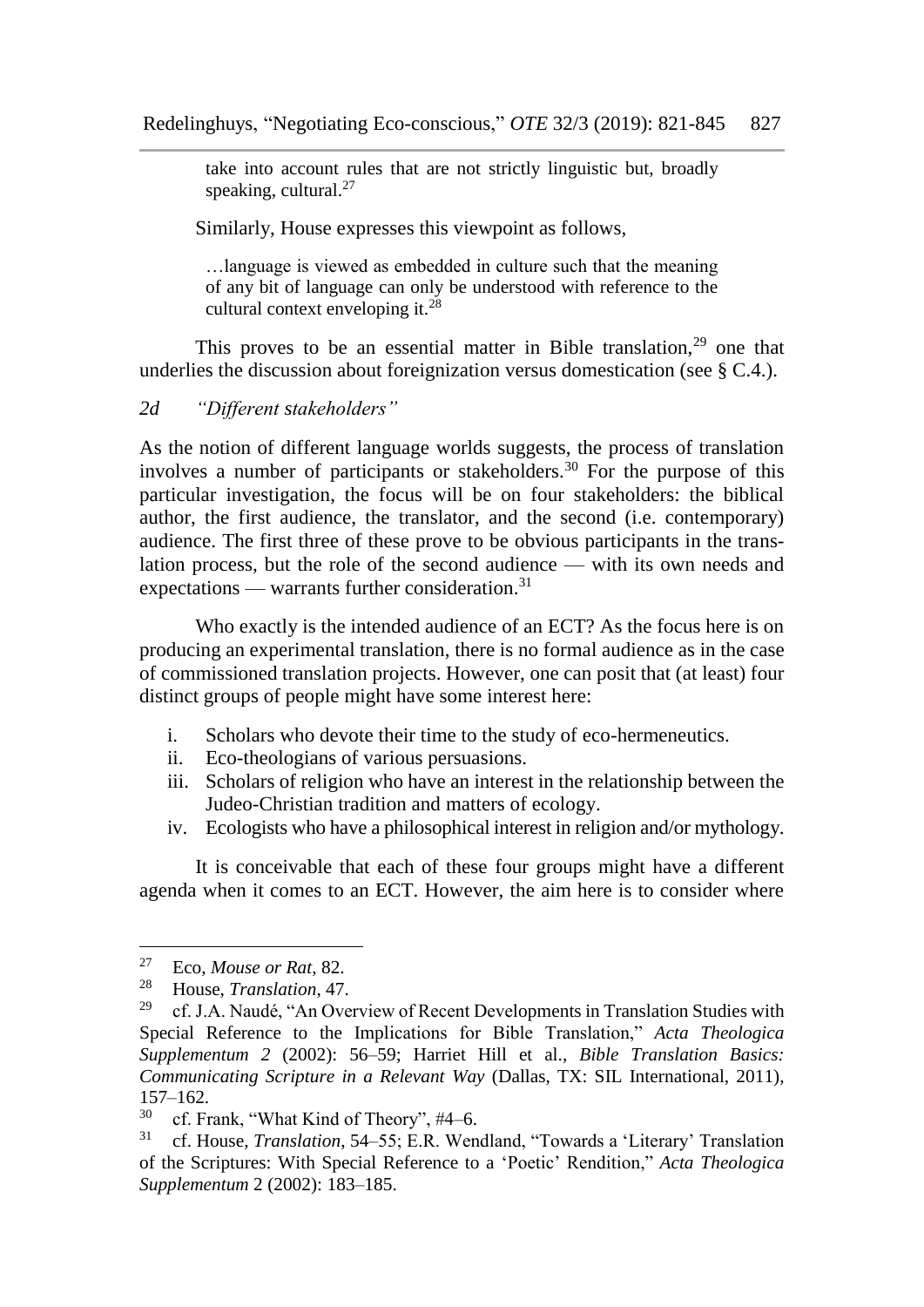their needs overlap and direct the project accordingly. Consequently, one can formulate the following translation brief:

- Produce a translation that shows an appreciation for the Hebrew language and culture, but also takes into account the various stylistic and grammatical features of modern English.
- It must illuminate the text in an ecologically interesting and responsible way; clearly indicating where the language worlds might diverge from one another in terms of philosophy and ethics.

#### **3 Equivalence**

Any discussion about translation inevitably leads to the notion of equivalence.<sup>32</sup> Grossman, for example, succinctly captures this notion when she writes, "[fidelity is the] ongoing, absolutely utopian ideal of translation".<sup>33</sup> In the past this unfortunately installed a restrictive either/or in the minds of some: either the translator stays faithful to the source text or they depart from it.<sup>34</sup> It soon becomes clear, however, that fidelity or loyalty means different things to different people, depending on the factors they choose to prioritize in the translation process.<sup>35</sup> Accordingly, it seems more appropriate to think of equivalence in terms of a continuum or a grid.<sup>36</sup>

One example of a grid approach comes from Floor who focuses on the relationship between form and semantic content — with some room to move within these domains. $37$  On the one hand, if the translator makes minimal adjustments on the level of form, one can consider it a "close" reading. Conversely, more adjustments mean a more "open" rendering. On the other hand, on the level of semantic content, the translation can be either "resemblant" or "interpretative" depending on how much the translator decides to make explicit along the way. With this in mind, Floor goes on to distinguish between four translation types: (1) Close Resemblant, (2) Open Resemblant, (3) Close Interpretative, and (4) Open Interpretative.

<sup>&</sup>lt;sup>32</sup> cf. Anthony Pym, "Natural and Directional Equivalence in Theories of Translation," *Target* 19/2 (2007): 273–286[. https://doi.org/10.1075/target.19.2.07](https://doi.org/10.1075/target.19.2.07pym) pym; Jeremy Munday, *Introducing Translation Studies: Theories and Applications*, 2<sup>nd</sup> ed. (London: Routledge, 2008):  $36-53$ .<br> $33$  Crossman Why Translation Me.

<sup>33</sup> Grossman, *Why Translation Matters*, 67.

<sup>&</sup>lt;sup>34</sup> cf. Reynolds, *Translation*, 52–53.<br><sup>35</sup> cf. House, *Translation*, 31, 45: M

<sup>35</sup> cf. House, *Translation*, 31–45; Mona Baker, *In Other Words: A Coursebook on Translation*, 3rd ed. (London: Routledge, 2018), 10–306.

<sup>36</sup> cf. Fee and Strauss, *How to Choose*, 26–28, 147–156; van der Watt, *Waarom Soveel Bybelvertalings*, 112–115; Wendland, "Towards a 'Literary' Translation", 180–183.

<sup>37</sup> cf. Sebastian J. Floor, "Four Bible Translation Types and Some Criteria to Distinguish Them," *Journal of Translation* 3/2 (2007): 12–16.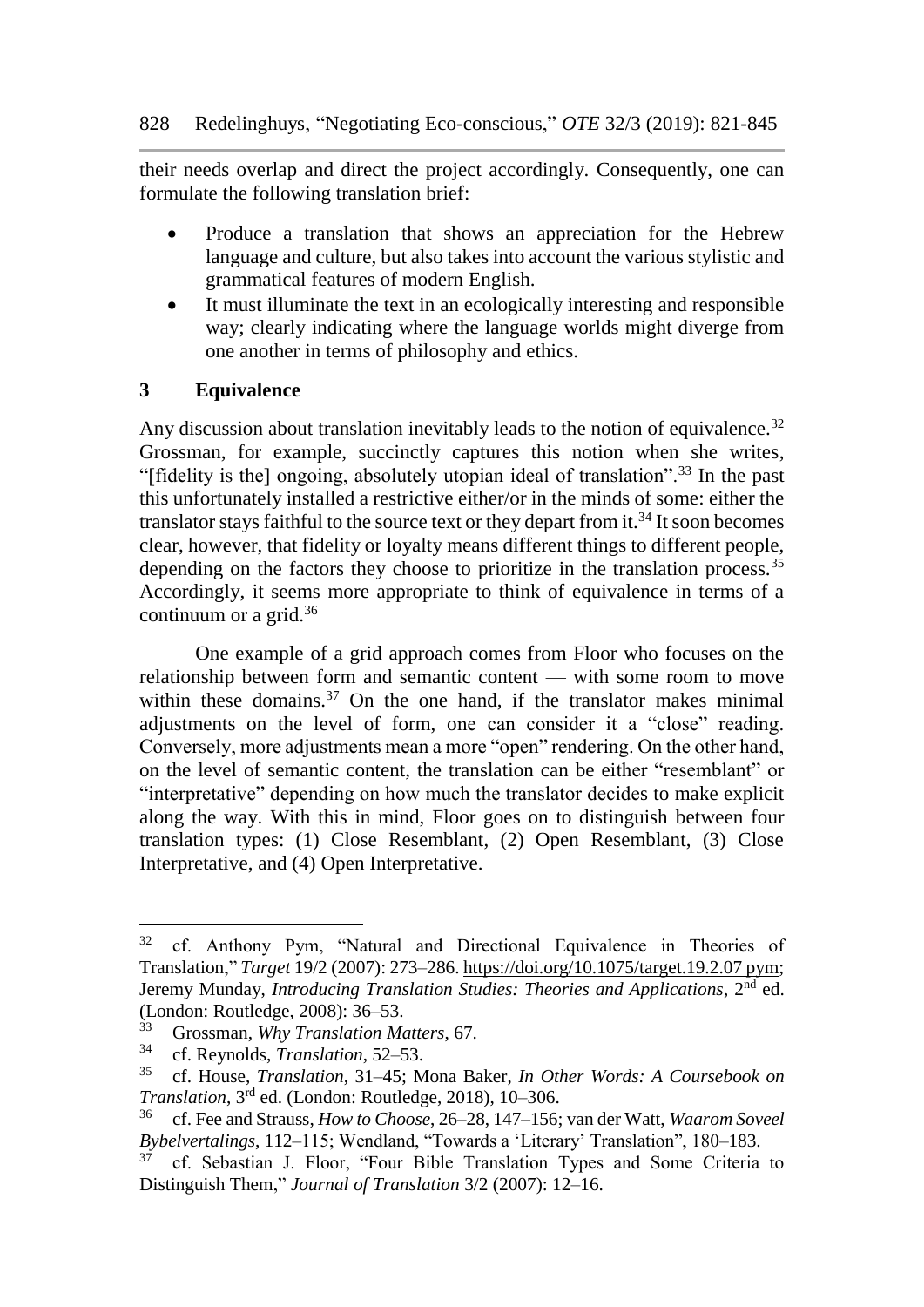This scheme also makes it easy to plot the different trajectories of some well-known English translations of the Bible:<sup>38</sup>

- KJV (Close Resemblant, 'Archaic'); NRSV (Close Resemblant, 'Modern')
- NIV (Open Resemblant)
- NLT (Close Interpretative)
- CEV (Open Interpretative)

Does it automatically follow that an ECT will be one that aims to be Open Interpretative? Or even move beyond this type to carry the pejoratively attributed label of paraphrase? Not necessarily. As stated earlier, the goal is to produce a translation that is "reasonable". This is a deliberately abstract guideline given that the notion of negotiation, as used here, applies to meaning in dialogue with a number of participants (see § C.2b–d). This dialogue, of course, is not static, but continues to evolve as mutual understanding increases. Nevertheless, Floor's framework will be helpful as a comparative tool once the translation is finished.

#### **4 Foreignization vs Domestication**

Focussing on different language worlds (whether ancient or modern) naturally brings to the fore the issue of foreignization versus domestication.<sup>39</sup> Simply put, the translator faces the choice of bringing the world(s) of the source text to the modern reader(s) or taking the modern reader(s) into the world(s) of the source text. Ideally, one would aim for a mixture between these approaches.<sup>40</sup>

On the one hand, an ECT proceeds as any other in the sense of considering a strategy for dealing with a number of foreign customs, institutions, *et cetera*, portrayed in the Bible.<sup>41</sup> For example, how will the translator deal with the different names used for the Israelite Deity? Overall, the strategy adopted here will rely on a mixed approach, but one that leans more toward foreignization insofar as it concerns important names, places, and customs. This means, for example, that the ECT will use the *Tetragrammaton* (YHWH) where the English translations might use "LORD" and "Elohim" where those same ones prefer "God". Ultimately, as Bellos notes, "A genuine educational and social purpose can be served by maintaining items of the source text in the translation."<sup>42</sup>

<sup>38</sup>  $rac{38}{39}$  Ibid.

<sup>&</sup>lt;sup>39</sup> cf. Eco, *Mouse or Rat*, 89–96.<br><sup>40</sup> cf. Poypolds, *Translation* 52.

<sup>&</sup>lt;sup>40</sup> cf. Reynolds, *Translation*, 53–57.<br><sup>41</sup> cf. Hill et al. *Bible Translation E* 

<sup>41</sup> cf. Hill et al., *Bible Translation Basics*, 169–177; Van der Watt, *Waarom Soveel Bybelvertalings*, 97–101; David G. Horrell, "Familiar Friend or Alien Stranger? On Translating the Bible," *The Expository Times* 116/12 (2005): 403–408. [https://doi.org/](https://doi.org/%2010.1177/0014524605056802)   $\frac{10.1177}{2}$  Rellos *Js that a Fish 4*9

<sup>42</sup> Bellos, *Is that a Fish*, 49.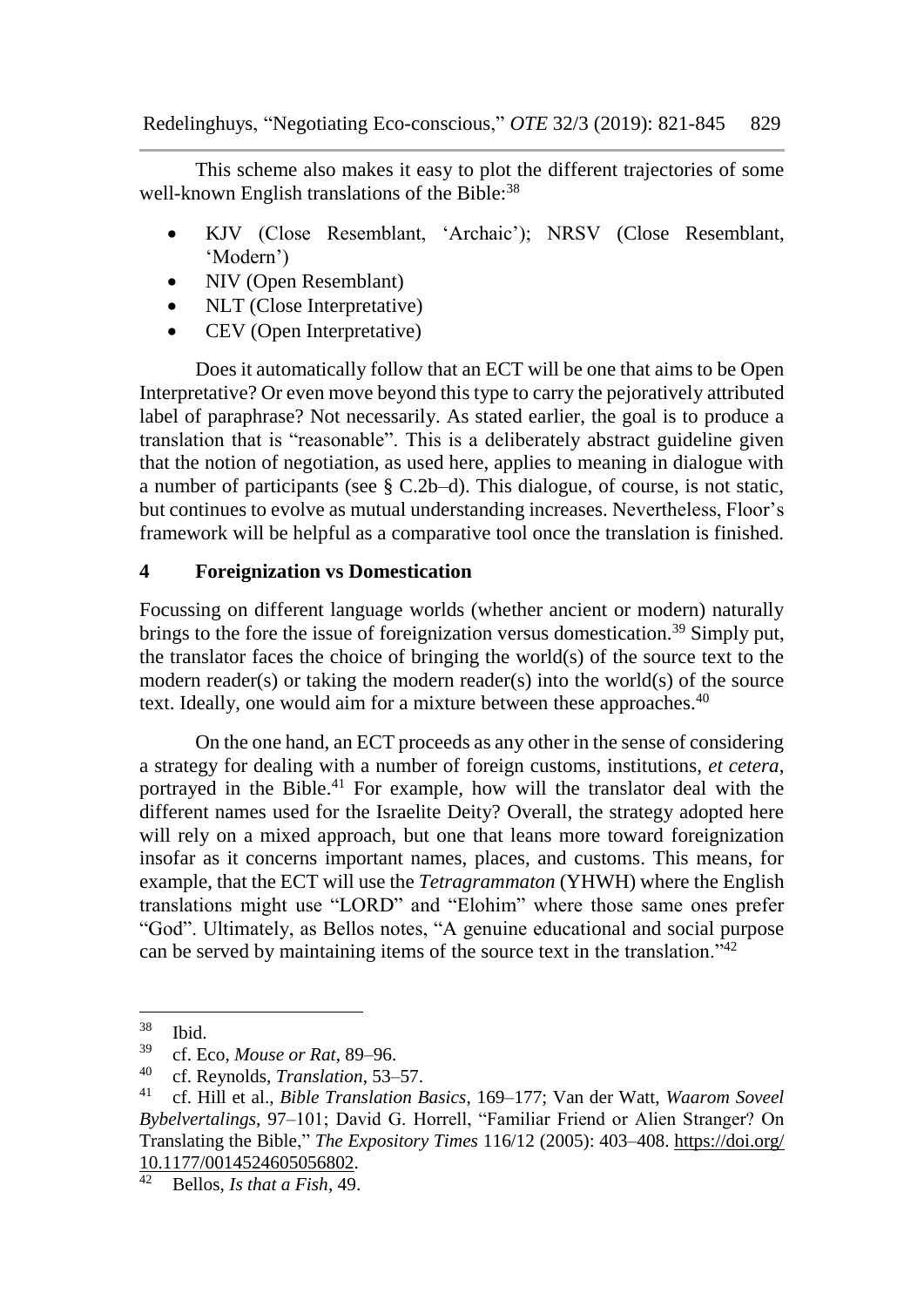830 Redelinghuys, "Negotiating Eco-conscious," *OTE* 32/3 (2019): 821-845

On the other hand, an ECT faces a unique challenge when it comes to different ecological references. Here the problem is not so much a linguistic one (e.g. correctly translating the names of different animals and/or plants) as it is ideological. For example, how will the translator deal with instances of anthropocentrism? This is not limited to the text alone, but is equally applicable to the approach followed by the translator and/or interpreter. Ideally, an ECT would strive for a rendering that is ecologically inclusive and egalitarian. However, there are times where such a rendering would dramatically alter the meaning of the text (e.g. in Gen. 1:26, 28). In these instances, the ECT would yield to the original author and instead incorporate different paratextual features to indicate the divergence in philosophical viewpoints.

# **D READING THE BIBLE IN AN ECO-CONSCIOUS WAY**

This section will briefly introduce the reader to the *Green Bible* and the *Earth Bible Project* as two approaches that grapple with the Bible from an ecoconscious perspective. Both frameworks have their strengths, but as will become clear later on both also fall remarkably short when it comes to the chosen example of Jonah 3. However, both present a serious attempt to reorient the beliefs of the reader.

# **1 The Green Bible (GB)**

Taking a similar approach to the red-letter editions in the Christian tradition, the GB presents a "green-letter" edition of the NRSV which strives to highlight a number of core environmental themes. As such, it prints in green "passages speaking directly to the project's core mission".<sup>43</sup> Considering the preface, one can formulate the core mission as follows: the project "encourages you to see God's vision for creation and helps you engage in the work of healing and sustaining it".<sup>44</sup> In the hope of achieving this mission, the GB includes a number of paratextual features, such as a "Green Subject Index" for easy navigation, a "Green Bible Trail Guide" for bible-study, a variety of essays, and suggested resources for further study and engagement.<sup>45</sup>

Of particular interest for an ECT are the principles the GB employs in deciding which texts fit with the project's core mission. Here, then, the emphasis is on texts that directly or explicitly demonstrate the following matters:<sup>46</sup>

• "how God and Jesus interact with, care for, and are intimately involved with all of creation"

l

<sup>43</sup> Michael G. Maudlin and Marlene Baer, eds., *The Green Bible* (*NRSV)* (New York, NY: HarperCollins, 2008): I-15.

 $44$  Ibid.<br>45 of M

<sup>45</sup> cf. Maudlin and Baer, *Green Bible*, I-16.

Ibid.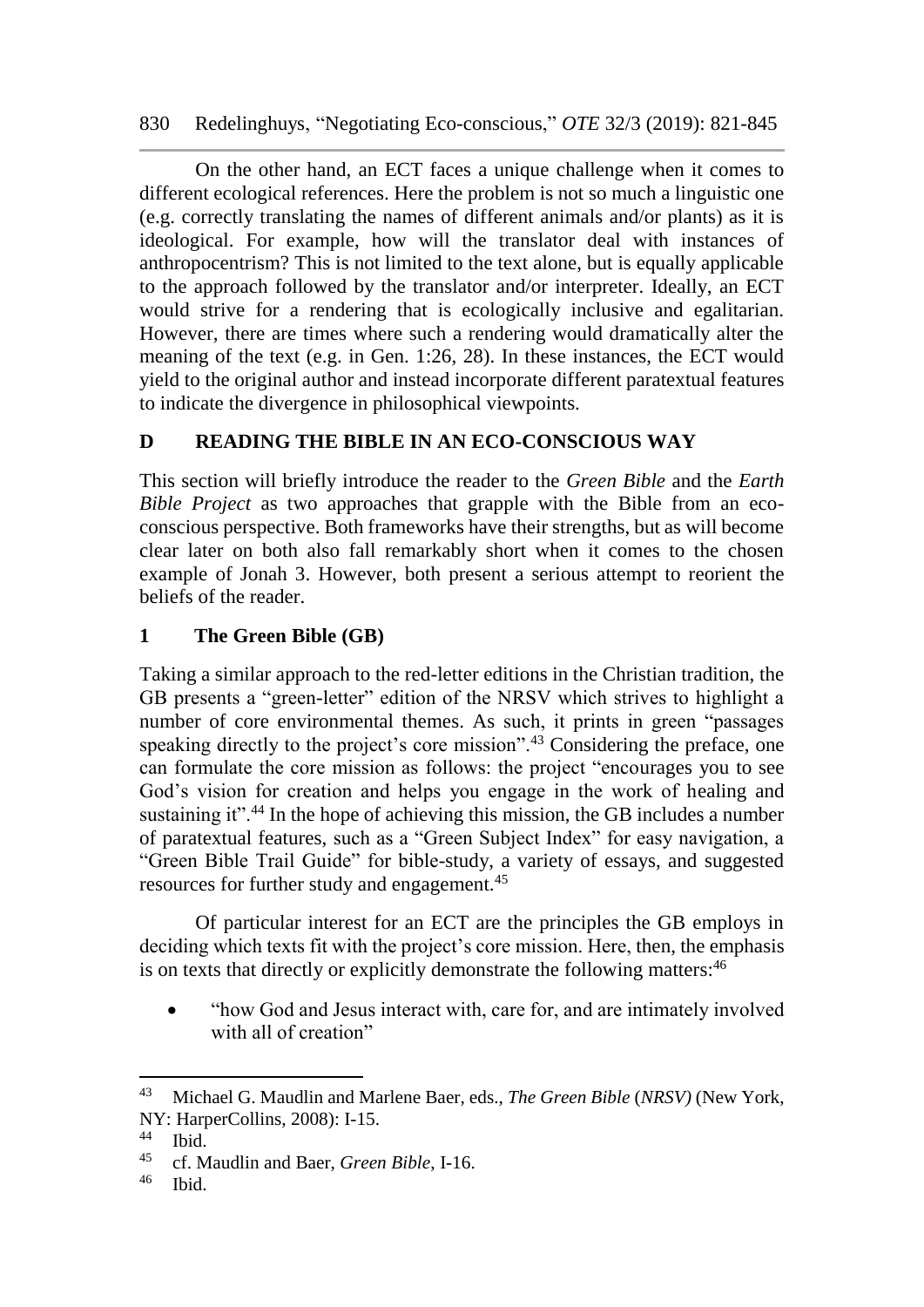- "how all the elements of creation land, water, air, plants, animals, humans — are interdependent"
- "how nature responds to God"
- "how we are called to care for creation"

In this regard, two things are worth noting. First, these principles are not mutually exclusive. Second, these principles inadvertently present the reader with a key to deciphering the (ecological) meaning or message of any text printed in green.

#### **2 The Earth Bible Project (EBP)**

The EBP is an interdisciplinary approach that critically considers "whether there is justice for Earth in the orientation, ideology, or focus of the text or its interpreters."<sup>47</sup> In contrast to the GB, the EBP has no interest in a thematic approach. Rather, in an "ecojustice approach", as Habel explains, one of the aims is "[to identify], as far as possible, with Earth or the Earth community, as we converse with the text<sup>"48</sup>

In the process, the Earth Bible Team formulates six "ecojustice principles" that provide the foundation for an ecological rereading of the biblical text.<sup>49</sup> These principles, in short, are as follows:

- i. Principle of Intrinsic Worth
- ii. Principle of Interconnectedness
- iii. Principle of Voice

- iv. Principle of Purpose
- v. Principle of Mutual Custodianship
- vi. Principle of Resistance

Since its inception the ecojustice approach has evolved from a singular focus on the abovementioned principles, to a framework that incorporates these principles into a three-step model of "suspicion", "identification", and  $\epsilon$ "retrieval".  $50$ 

<sup>47</sup> Norman C. Habel, "Introducing Ecological Hermeneutics," in *Exploring Ecological Hermeneutics*, ed. Norman C. Habel and Peter Trudinger (Atlanta: Society of Biblical Literature, 2008), 2.

<sup>48</sup> Norman C. Habel, "Introducing the Earth Bible," in *Readings From the Perspective of the Earth*, ed. Norman C. Habel, The Earth Bible 1 (Sheffield: Sheffield Academic Press, 2000), 34.<br><sup>49</sup> The Earth Bible Team

<sup>49</sup> The Earth Bible Team, "Guiding Ecojustice Principles," in *Readings from the Perspective of the Earth*, ed. Norman C. Habel, The Earth Bible 1 (Sheffield: Sheffield Academic Press, 2000),  $42-53$ .<br> $^{50}$  of Habel "Introducing", 3

<sup>50</sup> cf. Habel, "Introducing", 3–8; Norman C. Habel, *An Inconvenient Text: Is a Green Reading of the Bible Possible?* (Adelaide: ATF Press, 2009), 56–60; Norman C. Habel,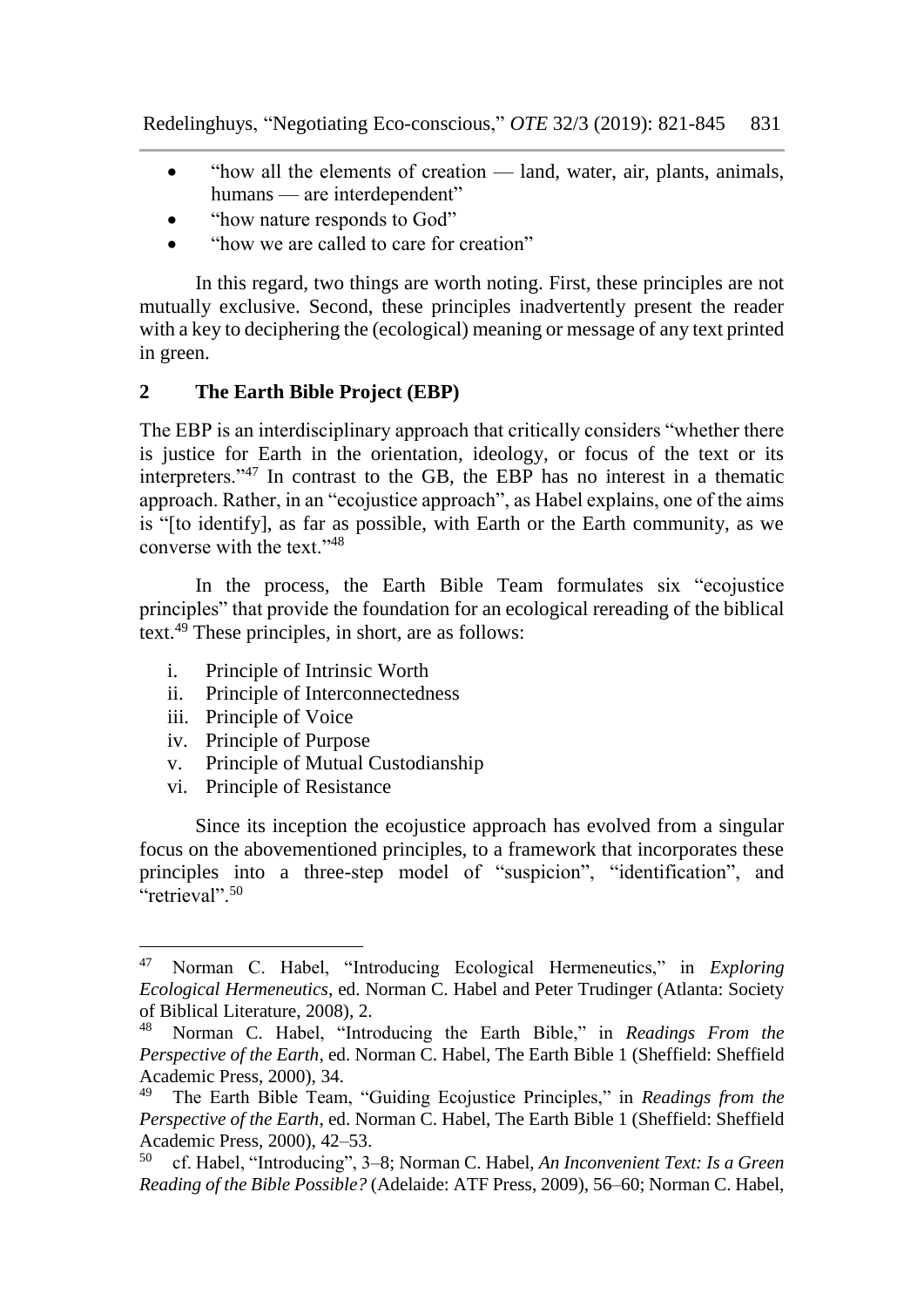Of particular importance for an ECT are the underlying assumptions of the ecojustice approach which one can summarize as follows. First, nonanthropocentrism is a key concern. Second, on an interrelated noted, humans are rooted in an Earth community where different members are mutually dependent on one another. Third, one may exercise what Bauckham refers to as a "cautious degree of anthropomorphism" insofar as it concerns personal pronouns, capital letters for Earth, *et cetera*. 51

#### **E TOWARDS AN ECT OF JONAH 3**

Thus far the focus of this investigation has been on a number of theoretical matters and the different ways in which it relates to the description of an ECT. In this section, the focus starts to shift towards a practical attempt and it starts by gaining some insight into the Book of Jonah as a whole.

#### **1 The Book of Jonah: A synopsis**

To get a sense of the sense of the inner workings of the Book of Jonah, this section will provide an overview which accounts for the dating of the book, authorship and the first audience, the narrative structure, as well as the overall message.

Dating the Book of Jonah proves to be a complex matter given that it offers very little in terms of verifiable details. In Jonah 1:1, the author simply notes that the word of YHWH came to "Jonah, son of Amittai". 2 Kings 14:25 is the only other text in the HB that mentions a prophet by this name, and his ministry to some extent aligns with the reign of King Jeroboam II of Israel (ca. 786–746 BCE). This textual reference generally provides the earliest possible date while one near the start of the  $2<sup>nd</sup>$  century BCE provides the latest.<sup>52</sup> Within this timeframe, scholars have proposed a plethora of dates, all while offering arguments that range from the exegetical to the linguistic and everything in-between.<sup>53</sup>

The view adopted here is that the narrative setting is not synonymous with the compositional setting. In other words, while the text loosely portrays events taking place in the Assyrian period, the compositional setting is the Persian

<sup>&</sup>quot;Ecological Criticism," in *New Meanings for Ancient Texts: Recent Approaches to Biblical Criticisms and their Applications*, ed. Steven L. McKenzie and John Kaltner (Louisville, KY: Westminster John Knox Press, 2013), 47–54.<br> $^{51}$  of Richard Bauckham *Bible and Ecology: Rediscover* 

<sup>51</sup> cf. Richard Bauckham, *Bible and Ecology: Rediscovering the Community of Creation* London: Darton, Longman and Todd, 2010), 53.

 $52$  Sirach 49:10 being the key here: "May the bones of the Twelve Prophets send forth new life from where they lie, for they comforted the people of Jacob and delivered them with confident hope" (NRSV).

<sup>53</sup> cf. Phyllis Trible, "The Book of Jonah," in *Introduction to the Apocalyptic Literature, Daniel, the Twelve Prophets*, ed. Leander E. Keck, NIB 7 (Nashville, TN: Abingdon Press, 1996), 466–467.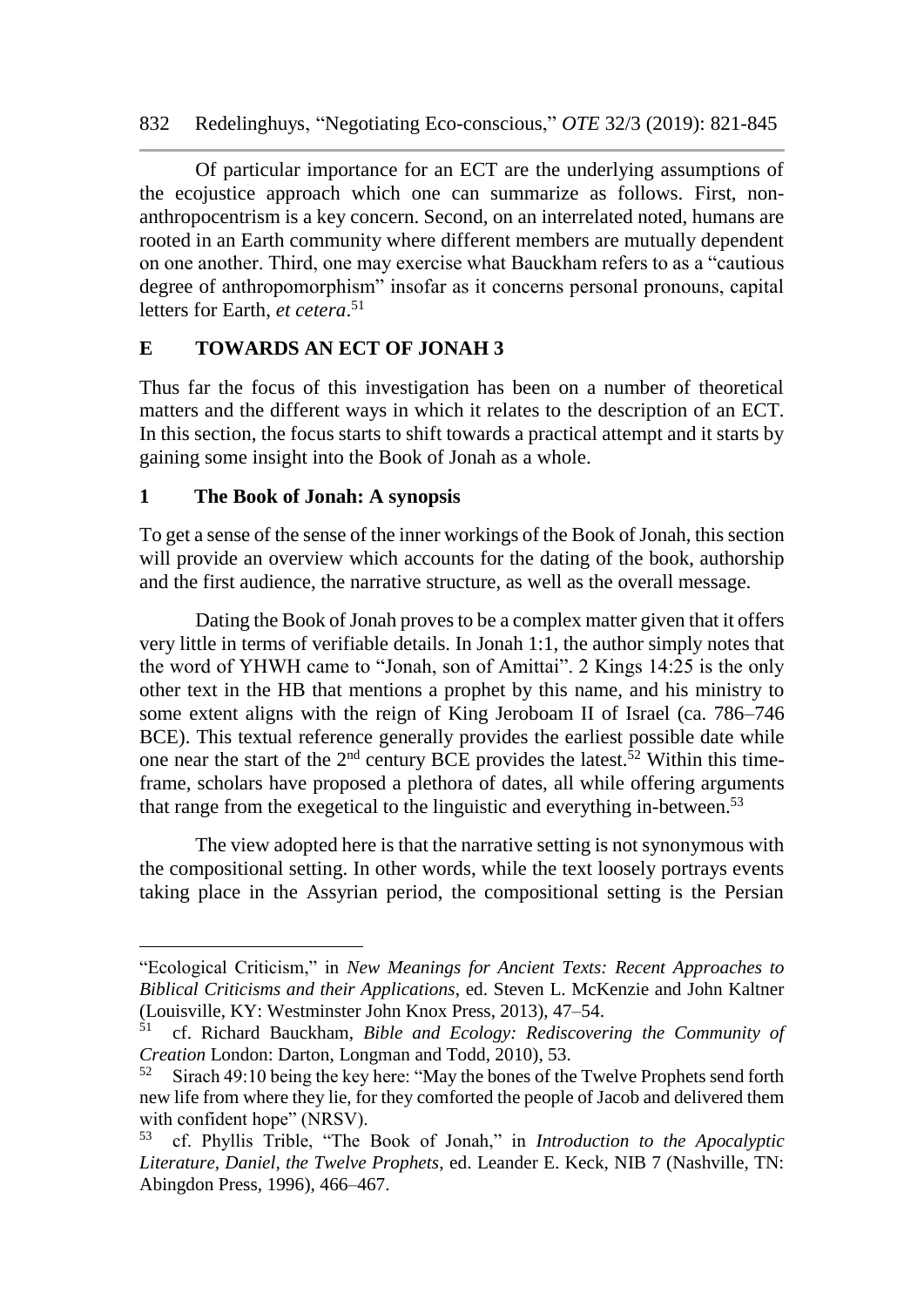period.<sup>54</sup> As for the question about authorship, the later date automatically rules out that the prophet himself could have been the author. Ultimately, it proves to be impossible to identify any specific person (or perhaps even persons) therefore we can simply refer to him as the narrator. It proves to be similarly complex to identify the purported first audience. Apart from stating that they were a group of people living in a time after the Babylonian exile, there is not much more to deduce with absolute certainty.

In terms of the narrative structure, one can divide the Book of Jonah into a number of scenes. Trible distinguishes between two neatly divided scenes chapters 1-2 and chapters  $3-4$  — each with its own focus, yet also symmetrical.<sup>55</sup> For example, both scenes start and end similarly: some kind of interaction between YHWH and Jonah. Another example is the symmetry between the unnamed ship captain and the sailors in scene one and the unnamed king of Nineveh and the Ninevites in scene 2. Nogalski identifies four scenes based on a number of location changes: on the sea  $(1:1-16)$ , in the sea  $(1:17-2:10$   $[2:1-11]$ MT]), in Nineveh  $(3:1–10)$ , and outside of Nineveh  $(4:1–11)$ .<sup>56</sup> Finally, Bruckner focuses on seven scenes, which again illustrates a measure of symmetry:<sup>57</sup>

- Jonah's call and reaction  $(1:1-3)$  // Jonah's call and reaction  $(3:1-3a)$
- In the storm at sea  $(1:4–16)$  // In Nineveh  $(3:3b-10)$
- Prayer in the fish  $(1:17-2:10 [2:1-11 MT])$  // Prayer in Nineveh  $(4:1-5)$
- God's questions outside Nineveh (4:6–11)

What is the message of Jonah? As Stuart points out,<sup>58</sup> one could conceivably distil the message into a warning: "Don't be like Jonah". However, as he also writes, the book proves to be as much about God as it is about this character called Jonah. Given this focus on God, along with the dynamics of the narrative, it might be prudent to consider instead that there are different themes or theological points rather than a singular message.<sup>59</sup> However, one theme

<sup>54</sup> cf. Leslie C. Allen, *The Books of Joel, Obadiah, Jonah, and Micah*, NICOT (Grand Rapids, MI: Eerdmans, 1976), 185–186; Paul L. Redditt, *Introduction to the Prophets* (Grand Rapids, MI: Eerdmans, 2008), 257–258; Victor H. Matthews, *The Hebrew Prophets and their Social World: An Introduction*, 2nd ed. (Grand Rapids, MI: Baker Academic, 2012), 201.<br>
<sup>55</sup> of Trible "Jonah"

<sup>55</sup> cf. Trible, "Jonah", 474–476.

<sup>56</sup> cf. James D. Nogalski, *The Book of the Twelve: Hosea–Jonah*, Smyth and Helwys Bible Commentary (Macon, GA: Smyth and Helwys, 2011), 403.

<sup>57</sup> cf. James Bruckner, *Jonah, Nahum, Habakkuk, Zephaniah*, NIVAC (Grand Rapids, MI: Zondervan, 2004), 31–32.<br><sup>58</sup> of Douglas Stuart, Hoseg

<sup>58</sup> cf. Douglas Stuart, *Hosea–Jonah*, WBC 31 (Nashville, TN: Thomas Nelson, 1987),  $434-435.$ <br> $59$  of N

<sup>59</sup> cf. Nogalski, *The Book of the Twelve*, 406–409; Trible, "Jonah," 480–488; J. Gordon McConville, *Exploring the Old Testament (Vol. 4): A Guide to the Prophets* (Downers Grove, IL: InterVarsity Press, 2002), 189–191.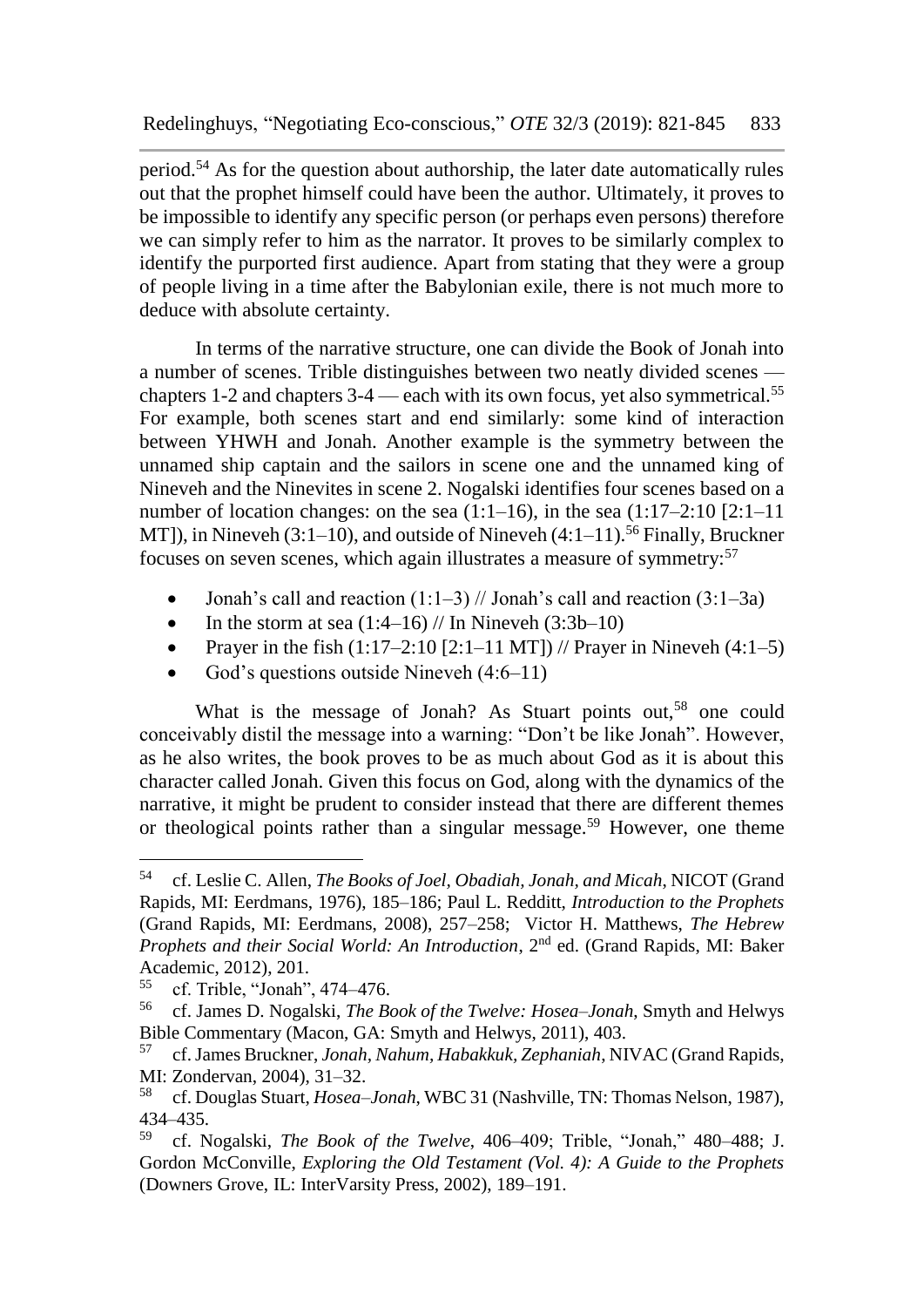proves to be pertinent for an eco-conscious reading and translation of Jonah 3: God's compassion and care extends beyond his chosen people, and includes Nature.

#### **2 Jonah 3 and Ecology**

The Book of Jonah, in general, lends itself well enough to a discussion about the Bible and ecology.<sup>60</sup> This also proves to be the case with Jonah  $3$  — especially verses 7 and 8.

Trible considers ecology to be a prominent theological theme in the Jonah narrative.<sup>61</sup> Indeed, it does not take long before meeting the great wind and the storm on the sea in Jonah 1:4. Trible continues in this vein; identifying the natural elements that play a role in each of the different episodes, all the way through to the "strong ecological note" $62$  on which book ends in chapter 4. In the process, Trible notices two distinct differences between chapter 3 and the rest of the narrative on this particular theme. On the one hand, the animals take their cue from the king and not from God. On the other hand, they are not mere instruments in the unfolding of God's plan. Here she remarks: "The intent is not to ridicule but respect, not parody but pathos."<sup>63</sup>

Moving on, it is noteworthy that the GB does not print any part of this text in green. It is unclear what their reasons were given that the text presents a perfect example of interdependence and would seamlessly fit into the GB's framework.<sup>64</sup> Moreover, the text also presents an example of how creation responds to God. Interestingly, the GB does something similar with Jonah 4:11; a text that epitomizes God's care for creation. Did the GB exclude these two texts because they place humans and animals on equal footing? One can only speculate whether this is the case, but van Heerden rightly observes that "[this] practice surely reinforces a sense of distance, separation, and otherness."<sup>65</sup>

Apart from a passing reference to Jonah 4:3, the Book of Jonah also goes unexplored in volumes 1 and 4 of the EBP. $66$  Again, why this is the case is

l

 $60$  For an overview of a number of eco-conscious studies that pertain to the Jonah narrative, cf. Willie van Heerden, "Ecological Interpretations of the Jonah Narrative: Have they Succeeded in Overcoming Anthropocentrism?" *JSem* 23/1 (2014): 114–134. A select few of said studies will be included here and supplemented as necessary.

<sup>&</sup>lt;sup>61</sup> cf. Trible, "Jonah", 482–483.<br><sup>62</sup> Trible, "Jonah", 483

 $\begin{array}{cc}\n\text{62} \\
\text{63} \\
\text{44}\n\end{array}$  Trible, "Jonah", 483.

 $\begin{array}{c} 63 \\ 64 \end{array}$  Ibid.

 $^{64}$  cf. van Heerden, "Ecological Interpretations", 131.<br> $^{65}$  Ibid

 $\begin{array}{c} 65 \\ 66 \end{array}$  Ibid.

Volume 1 serves as a general introduction to the series as a whole while, in turn, the focus of volume 4 is specifically on selected texts from the Psalms and Prophets. In this regard, cf. Norman C. Habel, ed., *Readings from the Perspective of the Earth*, The Earth Bible 1 (Sheffield: Sheffield Academic Press, 2000) and Norman C. Habel, ed.,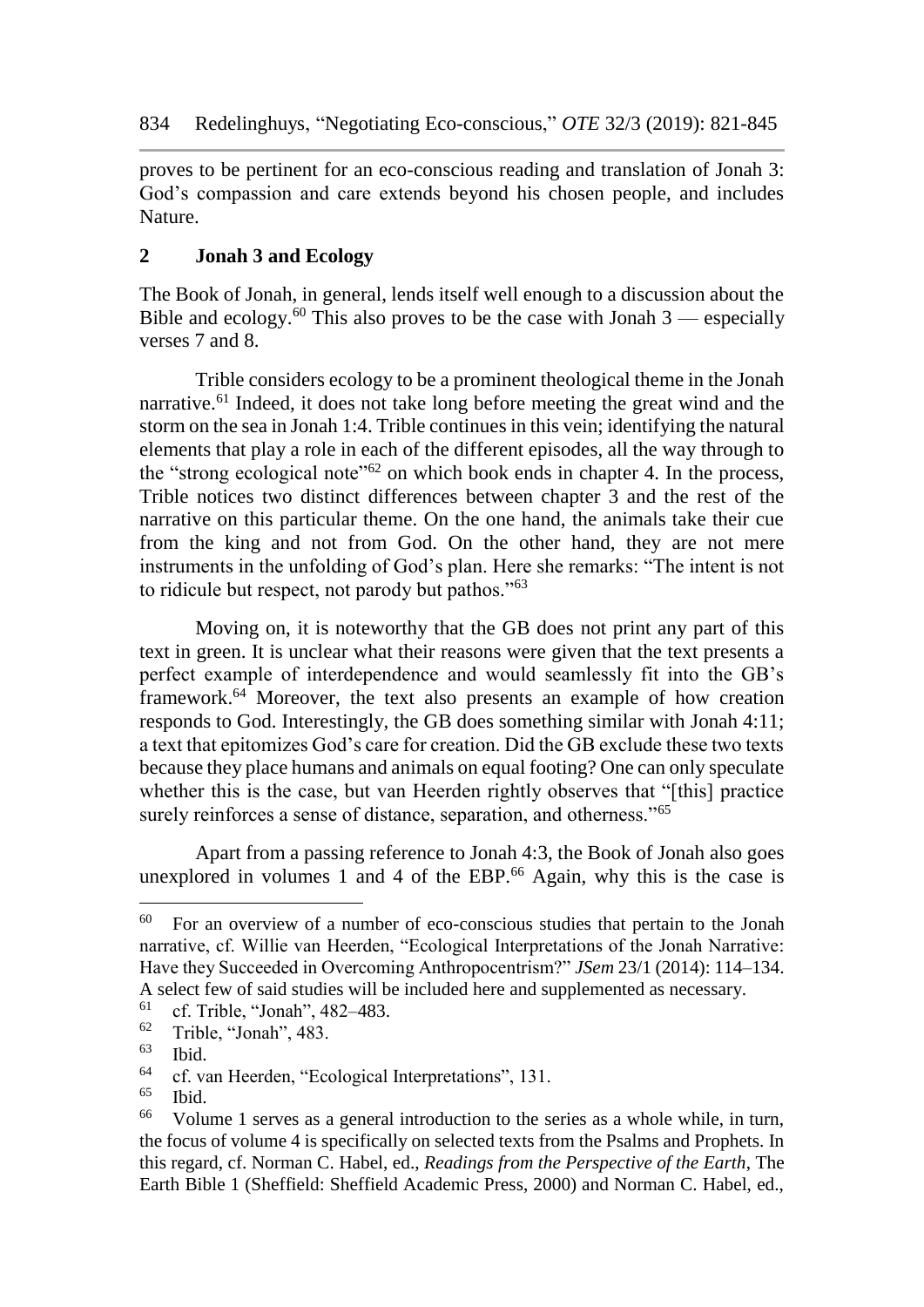unclear. As part of a later iteration of the EBP's ecojustice hermeneutic, Person offers a rereading of the Jonah narrative that focuses on the role(s) played by the various nonhuman characters.<sup>67</sup> Among other things, he wishes to indicate that these various characters are active agents in the text that respond in ways that are perhaps more explicit than might initially be clear to the reader.<sup>68</sup> In his own way, Person also draws attention to the interconnectedness between the different characters.<sup>69</sup> However, here one also finds scant references to the Ninevite animals of Jonah 3 and their partaking in the described mourning rituals.

Separate from the EBP, but using its ecojustice principles as a startingpoint, Conradie points, among other things, to God's "remarkable mercy that extends not only to human beings but also to their domestic animals".<sup>70</sup> According to Conradie, the natural world is intimately and actively involved as a number of themes unfold across the Jonah narrative, including, but not limited to, that of repentance in the case of chapter 3. Surveying these themes, Conradie goes on to remark, "God's shalom is aimed at establishing a comprehensive sense of well-being that includes the whole community of creation..."<sup>71</sup>

Finally, Simundson also considers God's care for the animals to be theologically and ethically significant.<sup>72</sup> Here he points to Jonah 3:7–8 and 4:11 as texts that demonstrate the Deity's inclusive compassion and reasons for refraining from destroying Nineveh. Ultimately, as Simundson remarks,

> Texts like this are important for those who wish to use biblical resources to make a case for animal rights or for a healthy environment for all God's creatures.<sup>73</sup>

Bearing in mind this discussion and the ones that precede it, one can move on to the translation of Jonah 3.

*The Earth Story in the Psalms and the Prophets*, The Earth Bible 4 (Sheffield: Sheffield Academic Press, 2001).

 $67$  cf. Raymond F. Person Jr., "The Role of Nonhuman Characters in Jonah" in *Exploring Ecological Hermeneutics* (eds. Norman C. Habel and Peter Trudinger; Atlanta, GA: Society of Biblical Literature, 2008), 85–90.

 $^{68}$  cf. Person, "The Role", 86–87.<br> $^{69}$  ef Person, "The Role", 80, 90.

 $^{69}$  cf. Person, "The Role", 89–90.<br> $^{70}$  Ernst M. Conradia "An Ecology

Ernst M. Conradie, "An Ecological Hermeneutics", in *Fishing for Jonah (Anew)*: *Various Approaches to Biblical Interpretation* (ed. Louis Jonker and Douglas Lawrie; Study Guides in Religion and Theology 7; Stellenbosch: Sun Press, 2005), 226.<br><sup>71</sup> Ibid  $\frac{71}{72}$  Ibid.

<sup>72</sup> cf. Daniel J. Simundson, *Hosea, Joel, Amos, Obadiah, Jonah, Micah*, AOTC (Nashville, TN: Abingdon Press, 2005), 261–262.

Simundson, *Hosea*, 262.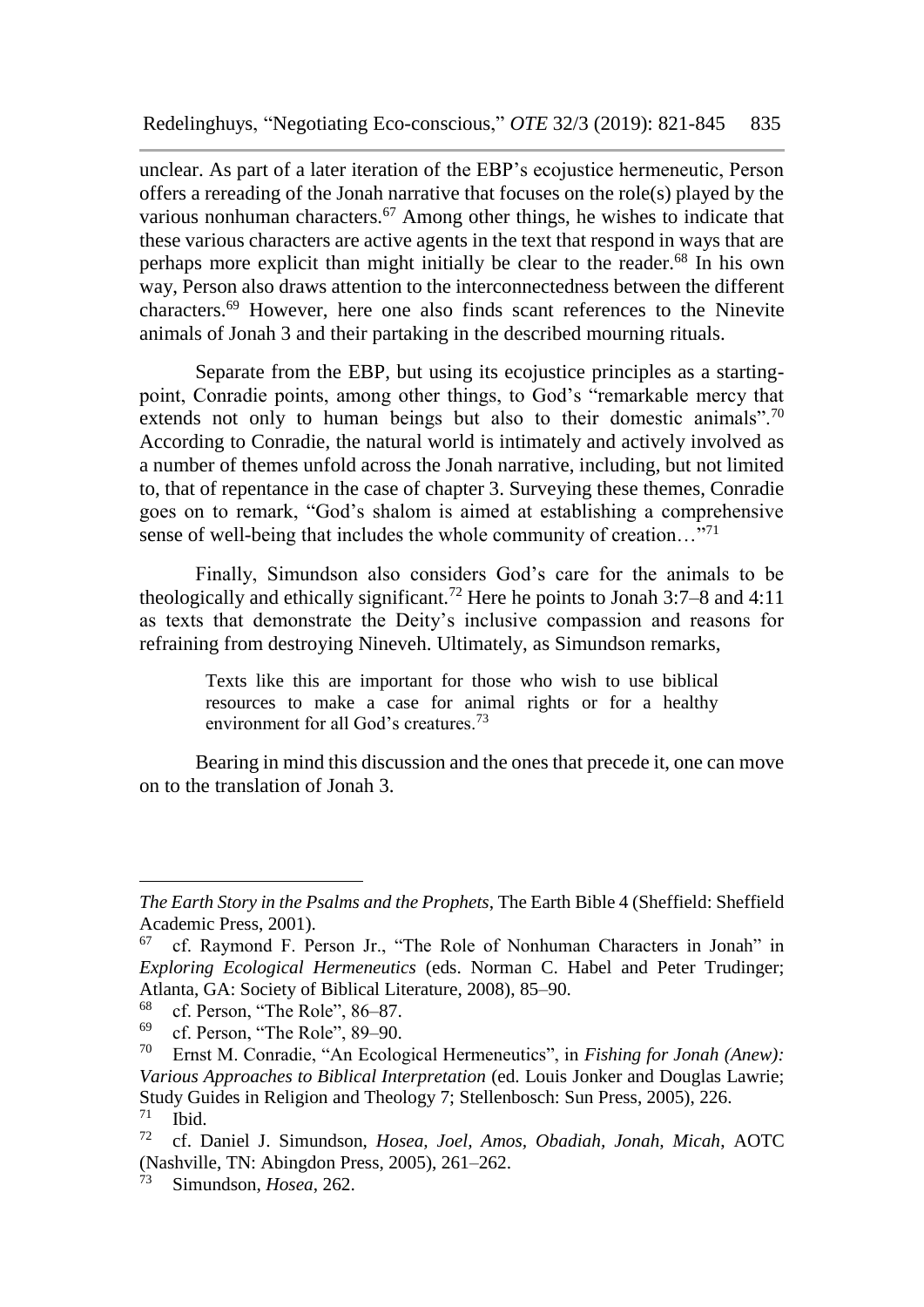#### **3 Translating Jonah 3:1–10**

<sup>1</sup> The word of YHWH came to Jonah a second time, saying:

<sup>2</sup> "Stand up! You must go to the great city of Nineveh and proclaim the message that I give you."

<sup>3</sup> So Jonah stood up and went to Nineveh according to YHWH's command. Now, Nineveh was a great city to Elohim, requiring a journey of three days.

 $4$  Then Jonah started into Nineveh, journeying for one day, and proclaimed the message: "Forty more days and Nineveh will be destroyed!"

<sup>5</sup> And the people of Nineveh believed Elohim; they proclaimed a fast and dressed in sackcloth — from the greatest of them to the smallest.  $6$  As the word reached the king of Nineveh, he stood up from his throne, removed his cloak, and covered himself in sackcloth as he sat in the ashes.

<sup>7</sup> Then he called an assembly in Nineveh, saying: "By decree of the king and his advisors: 'No member of the community — human or animal — may taste anything; they may not eat, or drink water.

<sup>8</sup> 'Everyone must be covered with sackcloth and forcefully cry out to Elohim. Every person must turn from their evil ways and from the violence that is in the palm of their hands.

<sup>9</sup> 'Who knows? Maybe Elohim turns back and shows regret; turning away from his anger so that we don't perish.'"

 $10$  When Elohim saw their deeds — that they turned from their evil ways — he was sorry for the harmful things he said he will do to them, so he did not do it.

#### **4 Translation notes and comparison**

As noted previously, one of the major differences between the ECT and other translations will concern the rendering of verses 7 and 8. However, since the ECT presents itself as a regular translation, it will be prudent to include detailed translation notes on the translation presented above. Consequently, wherever the translator had to make significant choices, or the rendering diverges from the Hebrew text and/or the consulted English translations (NRSV, NIV, NLT, and CEV), a discussion will follow.

*Verse 1*: The first note concerns the translation of the divine name used in the Hebrew text. All four of the consulted English versions render it as "LORD" — all capital letters. The ECT opts for "YHWH" as a way of sticking to the cultural component of the translation brief, also delineated in the discussion about foreignization versus domestication (see § C.4). Although it would be fair to assume that all stakeholders will have some degree of familiarity with the divine name, it would be ideal to include a note explaining the usage of the *Tetragrammaton*. This discussion then also applies to the use of YHWH in verse 3.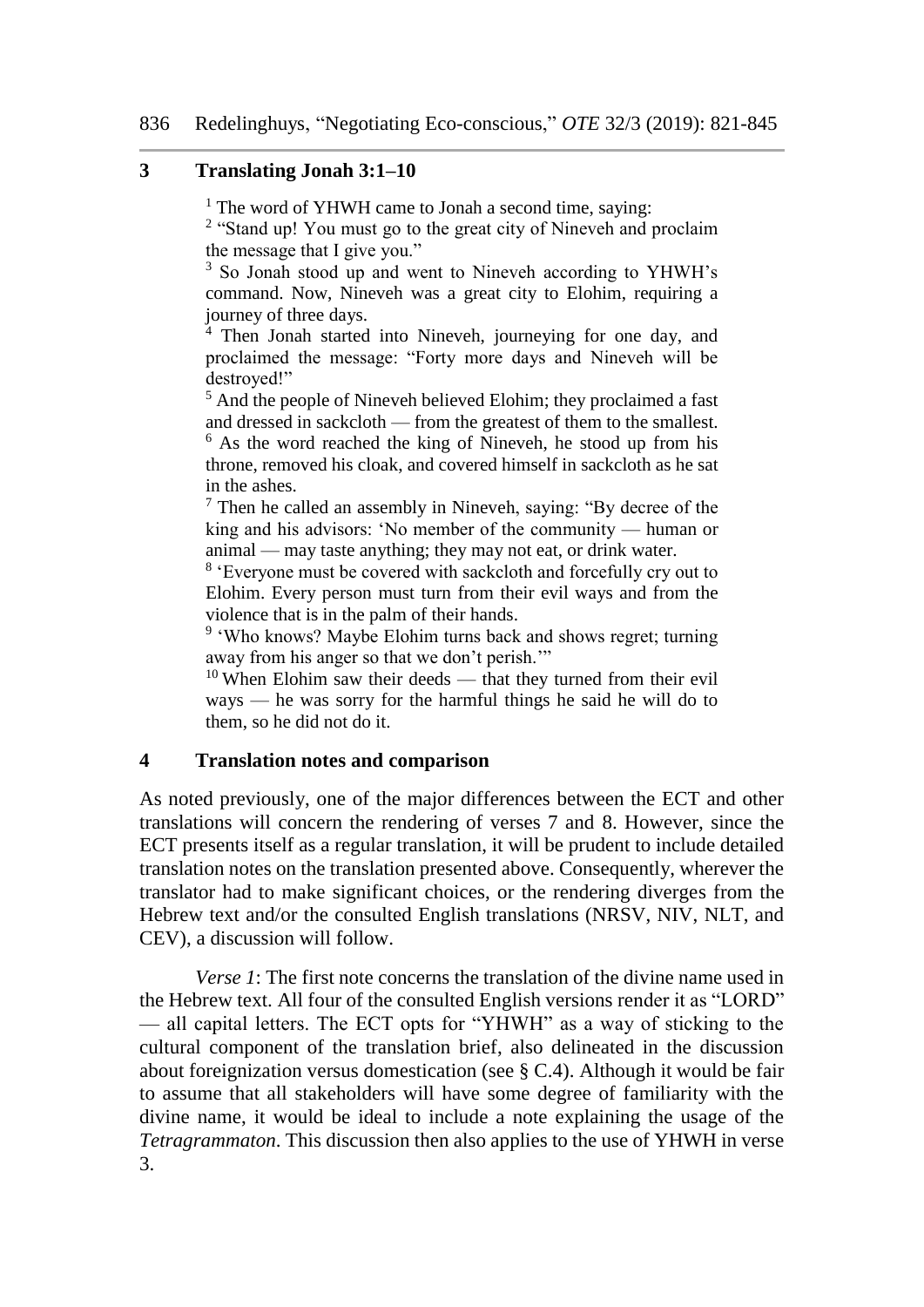Redelinghuys, "Negotiating Eco-conscious," *OTE* 32/3 (2019): 821-845 837

*Verse 3*: The verse carries with it a certain amount of ambiguity.<sup>74</sup> In the Hebrew text the narrator first conveys to the reader that Nineveh was a "city great to Elohim" and then goes on to explain that it took a "journey of three days". The NRSV, NLT, and CEV translate this supposed greatness in terms of size. The NIV, in turn, sees it as a proclamation of Nineveh's importance. As part of this strategy, they tie its greatness into the next part by stating that Nineveh was so big that it took three days to go from one end to the other. Or, in the case of the NIV and NLT respectively, that one needed as much time to visit the city properly.

Akin to the different translations, exegetes have dealt with the narrator's description in different ways.<sup>75</sup> Allen, for example, notes that the narrator comes from a tradition that is familiar with Nineveh in its prime.<sup>76</sup> Consequently, he goes on to explain that the phrase "great to God" is a rhetorical tool that draws a comparison between the Deity and the City: Nineveh is "God-sized", so to speak.<sup>77</sup> Though size may play a role, Stuart instead interprets the phrase as a proclamation of Nineveh's importance to God.<sup>78</sup> In terms of how to understand the "three days", Stuart offers two suggestions.<sup>79</sup> On the one hand, it speaks of a specific socio-cultural practice rather than a confirmation of its relative size. On the other hand, this was the amount of time necessary to make sure the message reached everyone.

The ECT opts to preserve the ambiguity that is present in the Hebrew text, but would ideally include a footnote to elaborate slightly on the possible interpretative options.

*Verse 5*: Here two things are noteworthy. First, the Hebrew text offers the preposition "in" ( $\overline{z}$ ) as part of its phrasing of events. In other words, "[they believed] *in* Elohim", although the consulted versions diverge from the Hebrew here and so does the ECT. In this regard, Walton suggests it is appropriate to omit the preposition based on two reasons:

<sup>74</sup> cf. Stuart, *Hosea–Jonah*, 486–487.

For the purpose of this investigation the focus will be mainly on the translation of the text and not an analysis of whether the narrator is describing Nineveh in literal or rhetorical terms.<br> $^{76}$  of Allen Is

<sup>76</sup> cf. Allen, *Joel*, 221.

cf. Allen, *Joel*, 220, 221. From this then follows his translation: "Now Nineveh was a vast city, even by God's standards: it took three days to cross." Trible follows a similar line of reasoning in terms of Nineveh's greatness, but adds a few more theological dimensions. cf. Trible, "Jonah", 511.

<sup>78</sup> cf. Stuart, *Hosea–Jonah*, 483, 487. His translation is as follows: "Now, Nineveh was a city important to God, requiring a three-day visit."

<sup>79</sup> cf. Stuart, *Hosea–Jonah*, 487–488. Similarly so also Bruckner, *Jonah*, 90.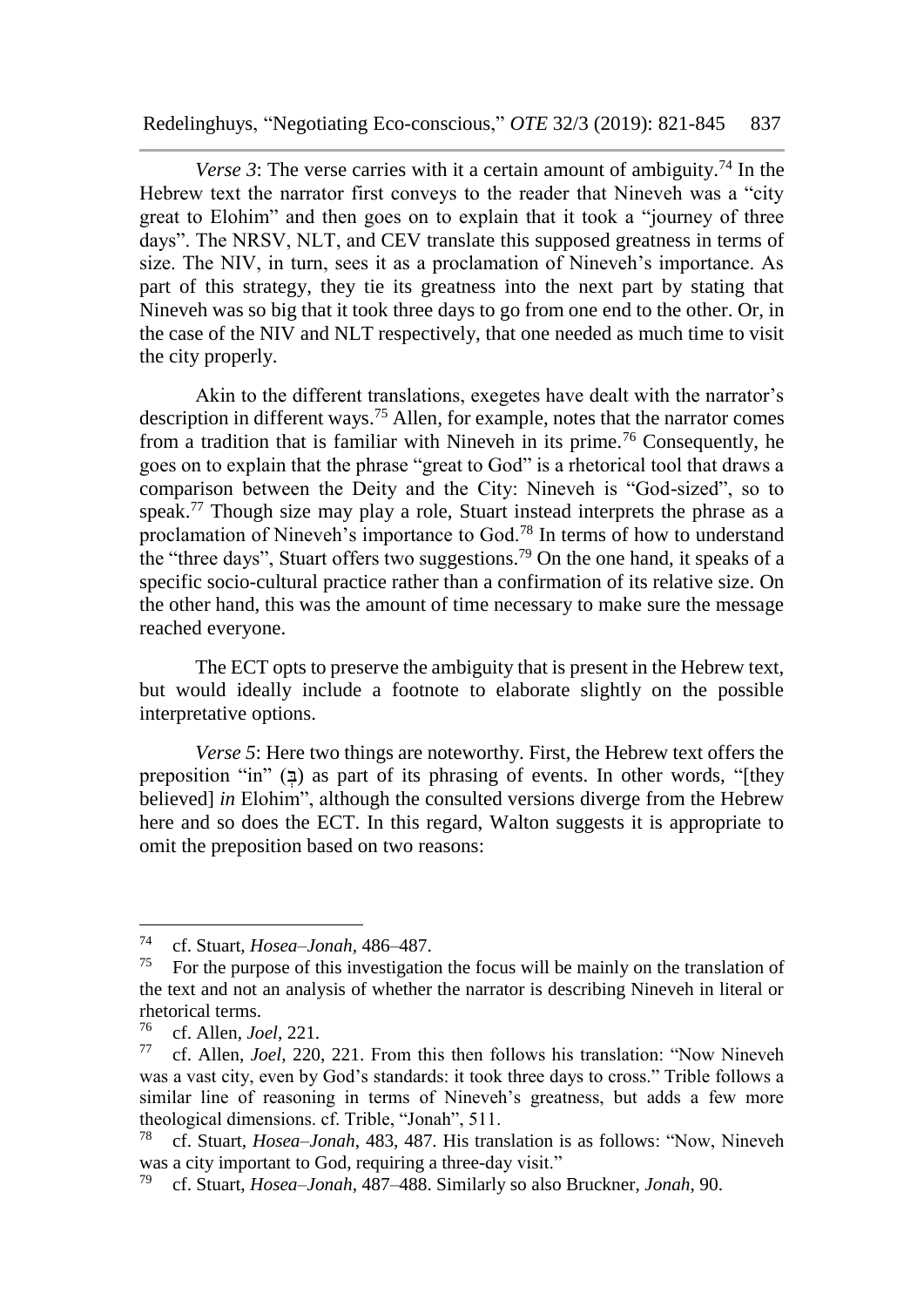First, the preposition  $b^e$  can, and here does, simply introduce the direct object of the verb. Second, "believe in" has an idiomatic value in English that the verb-preposition combination does not carry in Hebrew.<sup>80</sup>

Second, there is prominent shift from "YHWH" to "Elohim" in verse 5 and onwards which warrants explanation. Here, from a narrative perspective, the shift in vocabulary accords well with the beliefs of the Ninevites and their limited (lack of?) knowledge of the Deity. $81$  Consequently, it would be prudent to heed the caution that their apparent belief in the message from Jonah's Elohim is not synonymous with a total conversion to YHWH. $82$  Finally, the use of "Elohim" as opposed to "God" is akin to the "YHWH"/"LORD" discussion in verse 1.

*Verse 7*: In this verse the first ecological emphasis comes into play. The king's decree specifies that no-one — no human person or any of their animals — may eat or drink anything during this time of mourning. All of the consulted translations render this decree in a straightforward way. However, the ECT strives to convey this sense of inclusiveness in a more explicit way; to show that the animals are also part of the community. Not only are humans and animals part of the same community in Jonah, they are also intimately connected and similarly affected by Jonah's words of warning.

*Verse 8*: The decree continues here and warrants two notes. First, the king and his advisors call on both humans and animals to take part in the mourning rituals. The ECT reinforces the communal aspect by rendering this as "everyone". Second, the decree implores more or less every inhabitant to turn away from their evil ways. The ECT renders this as "every person". On the one hand, this serves to reflect the Hebrew text which adds "אֵישׁ ("man"/"person") as the subject of the verb וֵישָׂבוּ ("and they must turn"). On the other hand, and coincidentally, it also emphasizes that the humans are responsible for God's anger; not the animals or any part of the non-human creation. The four consulted translations omit the  $\nu$ <sup>33</sup> from their respective renderings.<sup>83</sup>

*Verse 9*: This note concerns the king's hope that God will not punish the Ninevites and the narrator's particular choice of expressing said hope. He uses two terms here: שובׁ and נחם. The consulted translations approach their rendering of these terms in different ways but, in essence, it boils down to the notion that God might change his mind and show them mercy.<sup>84</sup> However, to translate נחם

<sup>80</sup> cf. John H. Walton, "Jonah", in *Daniel–Malachi*, ed. Tremper Longman III and David E. Garland, EBC 8 (Grand Rapids, MI: Zondervan, 2008), 484–485 n5.

<sup>&</sup>lt;sup>81</sup> cf. Simundson, *Hosea*, 278.<br><sup>82</sup> cf. Trible "Joneb", 513: We

<sup>&</sup>lt;sup>82</sup> cf. Trible, "Jonah", 513; Walton, "Jonah", 483.<br><sup>83</sup> The 1983 Afrikaans translation offers an example

The 1983 Afrikaans translation offers an example of one text that does render the .א יׁש

<sup>84</sup> cf. also Joel 2:14 and its various translations.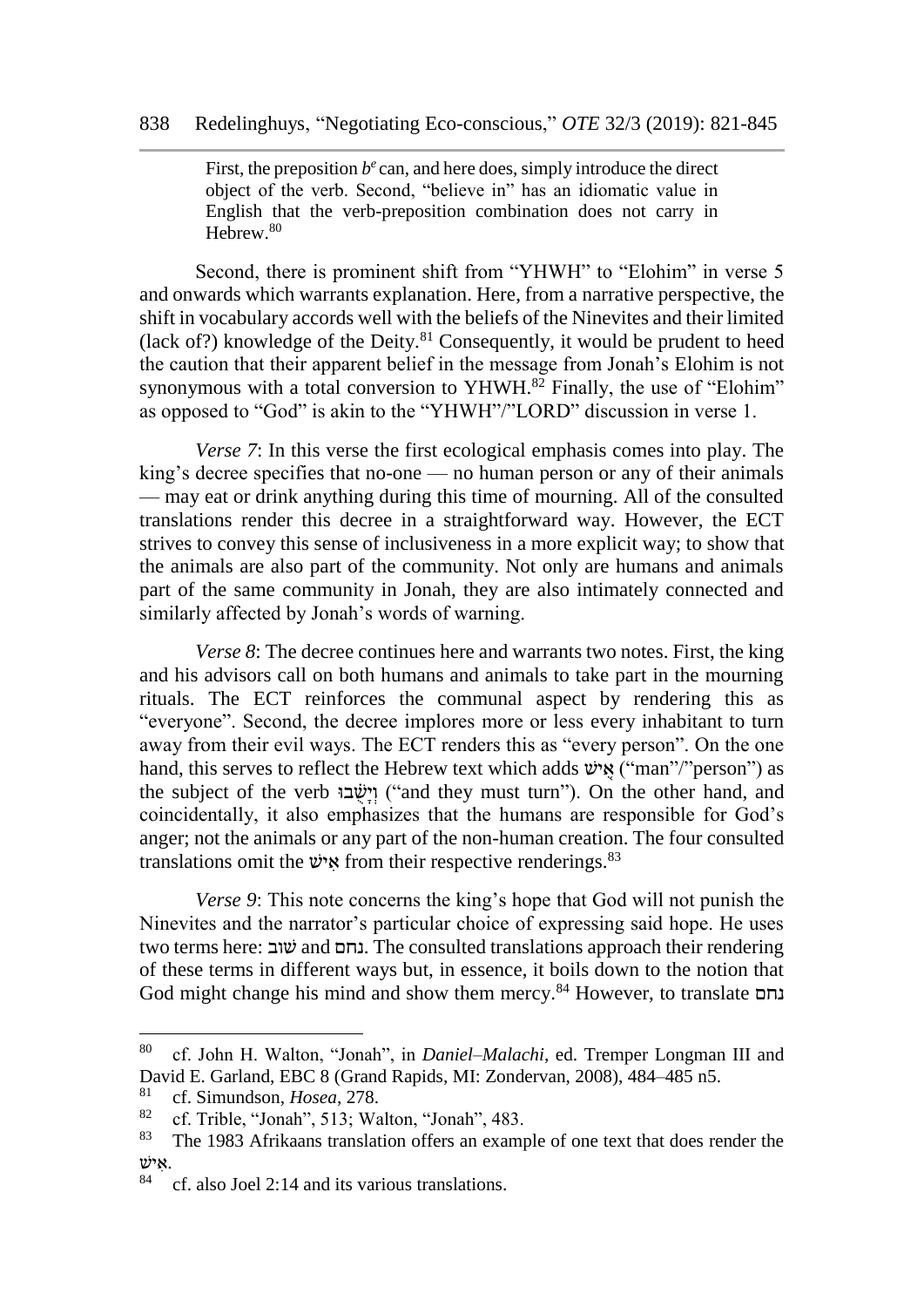simply as God changing his mind dilutes the introspective and emotional dimensions of the term. As Holladay defines it, the term gives the impression of being regretful or sorry and subsequently reconsidering.<sup>85</sup>

*Verse 10*: In the end, YHWH does change his mind. The narrator first portrays this by again using the term נחם. In the process the narrator also creates a clever interplay between the Deity's perception of the people's actions and his own self-evaluation (for want of a better term). It is easy to translate רע as "evil" when applied to the ways of the Ninevites, but the consulted translations refrain from doing the same with רעה when considering God's intentions.<sup>86</sup> The NIV and NLT render it as God changing his mind about the "destruction" he threatened against the people, and similarly so the CEV. The NRSV instead uses the term "calamity".

In a broad sense all of these translations are correct. However, returning to the note of verse 9, the author seems to paint a picture in which God realises that his own intended actions are in need of correcting given the particular circumstances. Looking at רעה, "evil" is generally one of the first definitions that come up, but insofar as it signifies one party's intentions against another, then "harm" might be equally appropriate.<sup>87</sup> Consequently, the ECT opts to render the term as "harmful".<sup>88</sup> Moreover, this is an attempt to form a kind of parallelism with the aforementioned "evil" deeds of the people and maintain some of the wordplay of the Hebrew text.

#### **F CONCLUDING REMARKS**

The question that guided this investigation is an easy one: is it possible to produce a "green", or eco-conscious, translation of a text from the Hebrew Bible? In a sense the answer is also easy: yes, it is possible. Here Jonah 3 served as example of what such a translation might look like in practice. In the end, the changes it introduced, especially in verses 7 and 8, were not major in linguistic or theological terms, but ideologically speaking they are quite significant.

<sup>85</sup> cf. William L. Holladay, *A Concise Hebrew and Aramaic Lexicon of the Old Testament* (Leiden: E.J. Brill, 1971), 234.

<sup>&</sup>lt;sup>86</sup> The reasons for this seem to be primarily theological in nature rather than linguistic. Two exceptions are the 1953 Afrikaans translation and the KJV. Also consider Baldwin's rendering: "...so God repented of the evil that he had intended to do to them..."; Joyce Baldwin, "Jonah", in *The Minor Prophets: An Exegetical and Expository Commentary,* ed. Thomas E. McComiskey, single vol. ed. (Grand Rapids, MI: Baker Academic, 2009), 578.

<sup>87</sup> cf. Holladay, *Hebrew and Aramaic Lexicon*, 342.

Stuart offers a similar translation: "... he changed his mind about the harm he said he would cause them…"; Stuart, *Hosea–Jonah*, 484.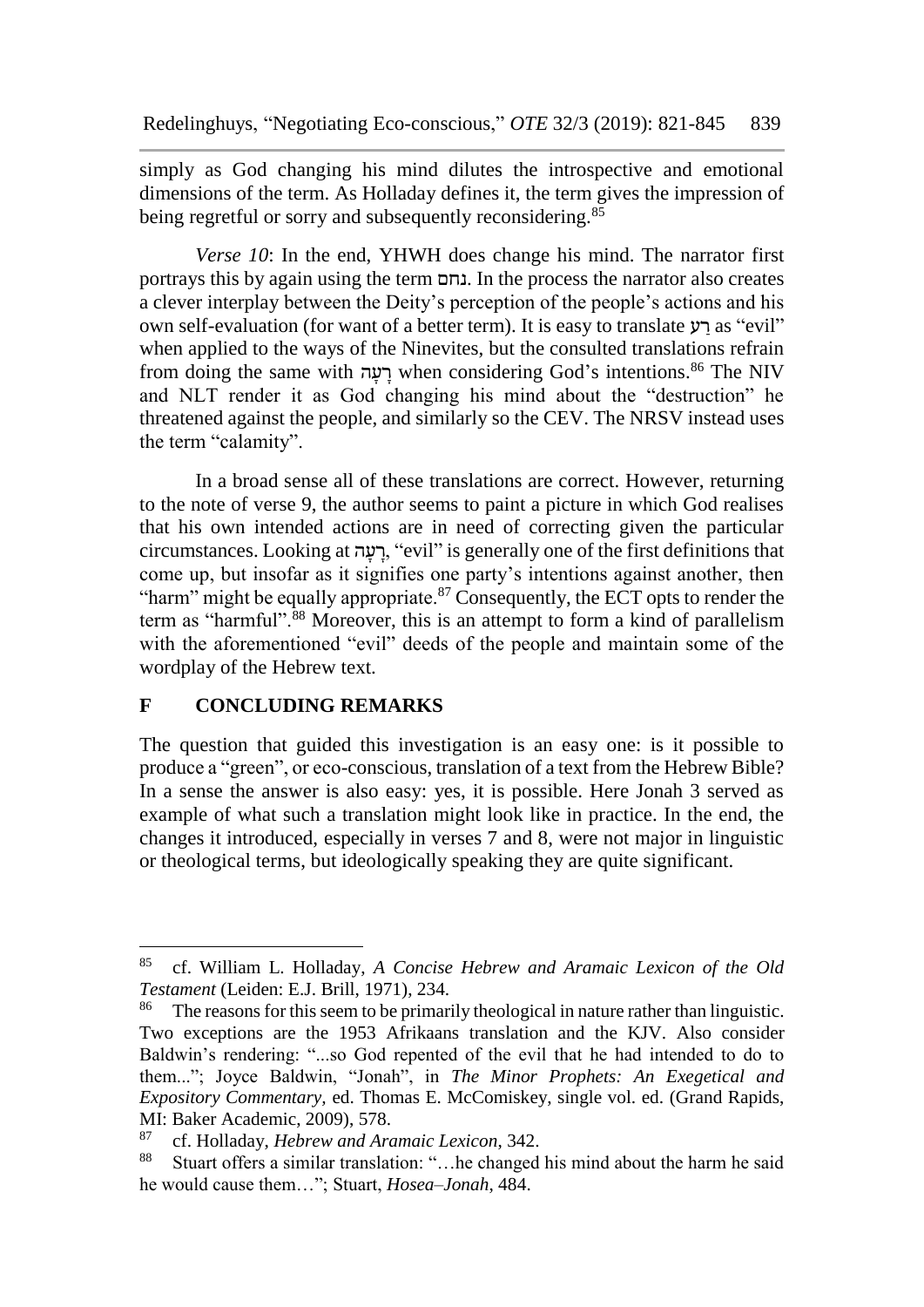Now one more pressing question warrants consideration. Concerning the notion of equivalence, or relation between the ST and TT, the focus was on producing a translation that is "reasonable". Did this particular attempt at an ECT succeed in the matter? One can approach this question from two different angles:

First, there are certain "values in connection with translation"<sup>89</sup> that might prove to be helpful in deciding how reasonable the relation is. These are "accuracy", "appropriateness", and "honesty"—

Is the ECT accurate? In this regard, Frank focuses on two features: linguistic skill and clarity. This is a good starting-point: the translator has to work hard at understanding what the original author wished to convey through the text, and similarly so at communicating this clearly to their target audience. However, given the nature and format of this particular attempt, it will be up to each individual reader to decide whether the rendering of Jonah 3 is accurate and clear. Consequently, it is difficult to circumvent the fact that accuracy is as contingent as equivalence. Not every reader will be part of the target audience and one has to acknowledge that the criteria for accuracy will differ from person to person. One can oversimplify this matter by pointing to certain accuracy equations: for example, proficiency + ideology, proficiency + theological orientation, *et cetera*.

Is the ECT appropriate for the target audience? While the translator will always have to make choices in rendering a text from one language into another, Frank rightly observes that they cannot do so without regard for the needs of the target audience. In assessing the viability of this project, it seemed that four groups of people could possibly benefit from such a translation. Their needs, however, will not be the same in every respect. The challenge, then, is to find points of convergence between them: a translation that stays as close as possible to the Hebrew text (with certain extra stipulations), but also illuminates the text in an ecologically interesting and responsible manner. Whether the ECT of Jonah 3 succeeds herein will also have to remain an open-ended question for the time being.

The final value is honesty. In this regard, Frank emphasizes that the onus is on the translator to be transparent about their endeavour. In terms of two maxims: (i) do not make unfounded claims and (ii) do not mislead your target (or any other) audience. In terms of the ECT, is it what it claims to be; nothing more and nothing less? Of all three of the values, this might perhaps be the only one to conclusively deal with here. In essence, the ECT claims to be a regular translation of Jonah 3 — similar in many ways to any other — with the exception of verses 7 and 8 given their distinct ecological foundation. In terms of their respective renderings, there are notes that explain the choices made and how it

<sup>&</sup>lt;sup>89</sup> cf. Frank, "What Kind of Theory",  $\#10-11$ .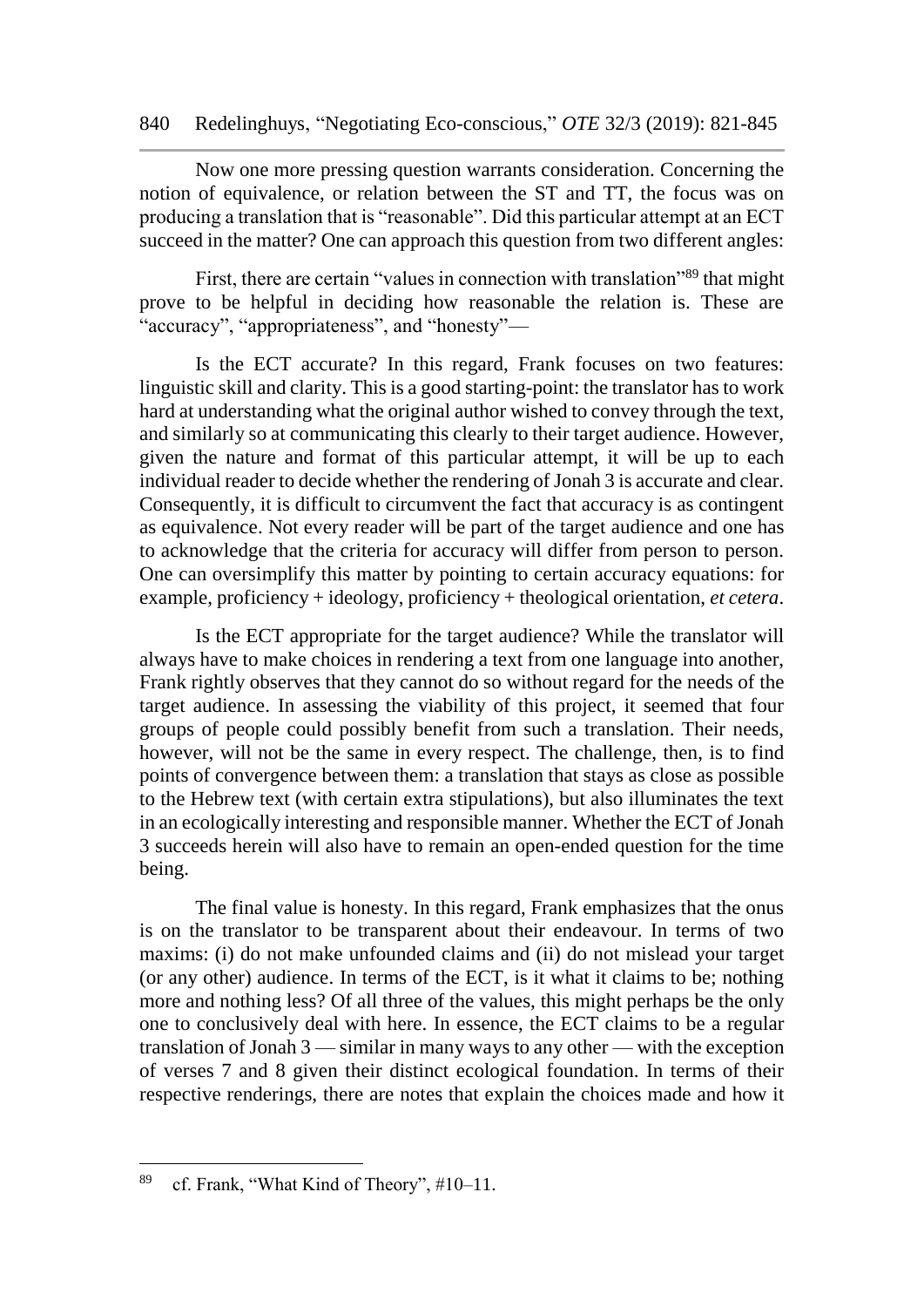influences the overall understanding of the text. In short, the ECT has been as open and transparent as possible.

Second, apart from these three values, one can return to Floor's contribution (see  $\S$  C.3.) and ask whether it is possible to plot the ECT on his proposed grid. If so, then one might give further credence to the argument that this translation is of reasonable equivalence. At this stage, it should be clear, even from a cursory reading, that this particular rendering is not a paraphrase. On the one hand, in the domain of form, the ECT closely follows the Hebrew text, with minor alterations in those instances where it better accommodates the English style and grammar. In this sense, it presents a closer reading of the text. On the other hand, concerning the semantic content, it is neither completely resemblant nor interpretative. In terms of the consulted translations, then, the ECT is situated somewhere between the NRSV (Close Resemblant) and the NLT (Close Interpretative).

In conclusion, it will be prudent to return briefly to the work of Lynn White Jr. As much as White considered Christianity to be at fault for many of the environmental challenges faced today, he also believed it could be driving force for positive change.<sup>90</sup> In this regard, White calls for a reconsideration of those traditions within the religion that treats Nature with care and respect. In particular, he turns to Saint Francis of Assisi, noting among other things,

> The key to an understanding of Francis is his belief in the virtue of humility —not merely for the individual but for man as a species. Francis tried to depose man from his monarchy over creation and set up a democracy of all God's creatures. $91$

More than fifty years have passed since White's paper was first published and there is still much work to do in terms of the environmental challenges faced. However, if he is right that religion has a part to play in this process, then it would be misguided to overlook the importance of translation. Put differently, it becomes a necessity to recognize the translator's ability to effect change in a variety of circumstances.<sup>92</sup> Baker eloquently captures this matter when she writes in a passing comment on semiotic equivalence:

> …translation is one of the main ways in which change enters our lives: it introduces new modes of thinking and of viewing the world, in large part by adapting and extending the established functions of semiotic resources in a given culture to accommodate new meanings. With time, the novel uses introduced through translation become part

<sup>&</sup>lt;sup>90</sup> cf. White, "The Historical Roots", 1206–1207.<br><sup>91</sup> White, "The Historical Roots", 1206

<sup>&</sup>lt;sup>91</sup> White, "The Historical Roots", 1206.<br><sup>92</sup> of Baker In Other Words, 320, 323

<sup>92</sup> cf. Baker, *In Other Words*, 320–323.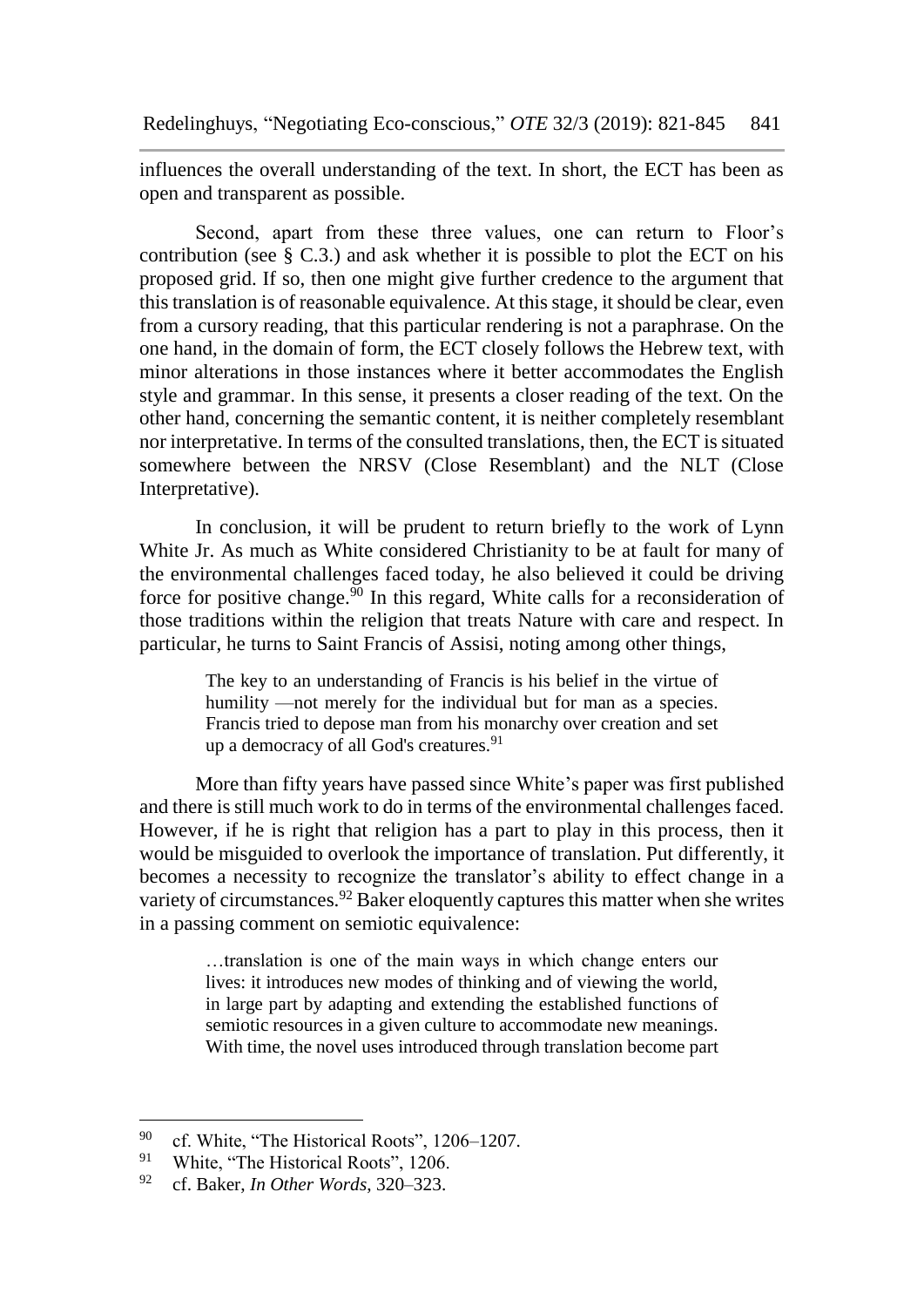of our native cultural system and develop their own dynamic within it…<sup>93</sup>

#### **BIBLIOGRAPHY**

- Allen, Leslie C. *The Books of Joel, Obadiah, Jonah, and Micah*. NICOT. Grand Rapids, MI: Eerdmans, 1976.
- Anderson, Stephen R. *Languages: A Very Short Introduction.* Oxford: Oxford University Press, 2012).
- Baldwin, Joyce. "Jonah", Pages 543–590 in *The Minor Prophets: An Exegetical and Expository Commentary.* Single vol. ed. Edited by Thomas E. McComiskey. Grand Rapids, MI: Baker Academic, 2009.
- Baker, Mona. *In Other Words: A Coursebook on Translation*. 3rd ed. London: Routledge, 2018.
- Barr, John. "Man and Nature The Ecological Controversy and the Old Testament." *Bulletin of the John Rylands University Library* 55/1 (1972): 9–32. https://doi.org /10.7227/bjrl.55.1.2.
- Bauckham, Richard. *Bible and Ecology: Rediscovering the Community of Creation*. London: Darton, Longman and Todd, 2010.
- Bellos, David. *Is that a Fish in Your Ear? Translation and the Meaning of Everything*. New York: Faber and Faber, 2011.
- Brown, William P. "Biblical Accounts of Creation." Pages 165–170 in *The Old Testament and Ethics: A Book-by-Book Survey*. Edited by Joel B. Green and Jacqueline E. Lapsley. Grand Rapids, MI: Baker Academic, 2013.
- Bruckner, James. *Jonah, Nahum, Habakkuk, Zephaniah*. NIVAC. Grand Rapids, MI: Zondervan, 2004.
- Conradie, Ernst M. "Towards an Ecological Biblical Hermeneutics: A Review Essay on the Earth Bible Project." *Scriptura* 85 (2004): 123-135. [https://doi.org/10.](https://doi.org/10.%207833/85-0-941)  [7833/85-0-941.](https://doi.org/10.%207833/85-0-941)
	- \_\_\_\_\_\_\_\_\_\_. "An Ecological Hermeneutics." Pages 219–227 in *Fishing for Jonah (Anew): Various Approaches to Biblical Interpretation*. Edited by Louis Jonker and Douglas Lawrie. Study Guides in Religion and Theology 7. Stellenbosch: Sun Press, 2005. [https://doi.org/10.18820/9781919980751.](https://doi.org/10.18820/9781919980751)
	- \_\_\_\_\_\_\_\_\_\_. *Christianity and Ecological Theology: Resources for Further Research*. Study Guides in Religion and Theology 11. Stellenbosch: Sun Press, 2006. [https://doi.org/10.18820/9781920109240.](https://doi.org/10.18820/9781920109240)
- du Preez, Jannie. "Net maar Diere? 'n Tematiese Oorsig van die Plek van die Diereryk in die Skepping volgens Geselekteerde Skrifgedeeltes." *NGTT* 52/1 (2011): 83– 93. [https://doi.org/10.5952/52-1-8.](https://doi.org/10.5952/52-1-8)
- Earth Bible Team, The. "Guiding Ecojustice Principles." Pages 38-53 in *Readings from the Perspective of the Earth*. Edited by Norman C. Habel. The Earth Bible 1. Sheffield: Sheffield Academic Press, 2000.
- Eco, Umberto. *Mouse or Rat? Translation as Negotiation*. Paperback Edition. London: Phoenix, 2004.

Emerson, Ralph W. *Nature*. Great Ideas Series. London: Penguin Books, 2008. Everett, Daniel. *Language: The Cultural Tool*. London: Profile Books, 2013.

<sup>93</sup> Baker, *In Other Words*, 288.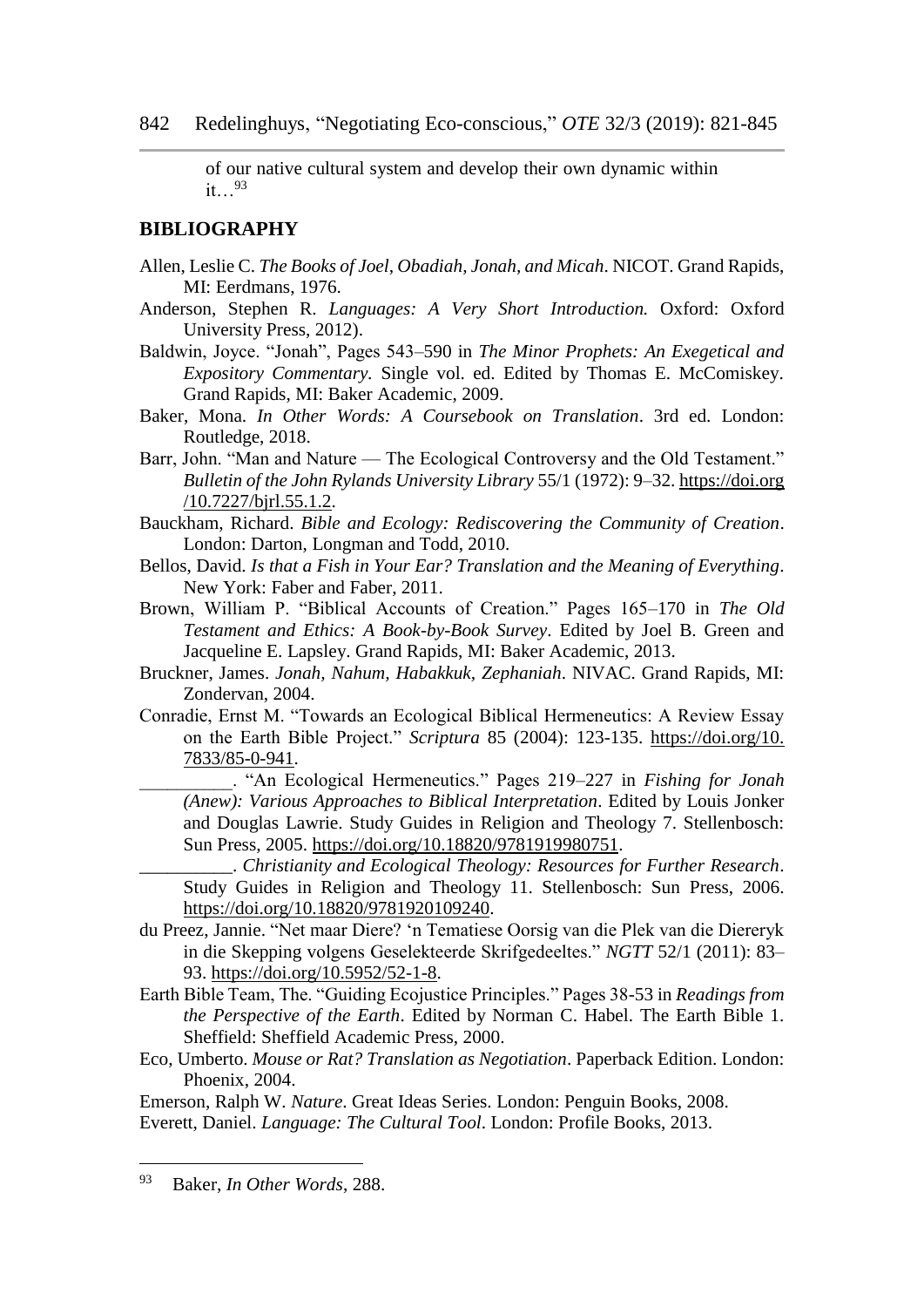Fee, Gordon D. and Mark L. Strauss. *How to Choose a Translation for All It's Worth: A Guide to Understanding and Using Bible Versions*. Grand Rapids, MI: Zondervan, 2007.

Floor, Sebastian J. "Four Bible Translation Types and Some Criteria to Distinguish Them." *Journal of Translation* 3/2 (2007): 1–22.

- Frank, David B. "What Kind of Theory Do We Need for Translation?" Paper presented at the Bible Translation Conference: Translator and Audience. UK Campus of the European Training Programme, Horsley's Green, England, 4–6 February 2008. 14 Pages. Accessed 08 June 2018. [http://dbfrank.net/papers/What\\_Kind\\_of\\_](http://dbfrank.net/papers/What_Kind_of_%20Theory_Do_We_Need_for_Translation.pdf)  Theory Do We Need for Translation.pdf.
- Grossman, Edith. *Why Translation Matters*. Why X Matters. New Haven, CT: Yale University Press, 2010.
- Habel, Norman C. ed. *Readings from the Perspective of the Earth*. The Earth Bible 1. Sheffield, Sheffield Academic Press, 2000.

\_\_\_\_\_\_\_\_\_. "Introducing the Earth Bible." Pages 25–37 in *Readings From the Perspective of the Earth*. Edited by Norman C. Habel. The Earth Bible 1. Sheffield: Sheffield Academic Press, 2000.

\_\_\_\_\_\_\_\_\_\_. ed. *The Earth Story in the Psalms and the Prophets*. The Earth Bible 4. Sheffield: Sheffield Academic Press, 2001.

\_\_\_\_\_\_\_\_\_\_. "Introducing Ecological Hermeneutics." Pages 1-8 in *Exploring Ecological Hermeneutics*. Edited by Norman C. Habel and Peter Trudinger. Atlanta, GA: Society of Biblical Literature, 2008.

\_\_\_\_\_\_\_\_\_\_. *An Inconvenient Text: Is a Green Reading of the Bible Possible?* Adelaide: ATF Press, 2009.

\_\_\_\_\_\_\_\_\_\_. "Ecological Criticism." Pages 39-58 in *New Meanings for Ancient Texts: Recent Approaches to Biblical Criticisms and their Applications*. Edited by Steven L. McKenzie and John Kaltner. Louisville, KY: Westminster John Knox Press, 2013.

- Hill, Harriet, Ernst-August Gutt, Margaret Hill, Christoph Unger, and Rick Floyd. *Bible Translation Basics: Communicating Scripture in a Relevant Way*. Dallas, TX: SIL International, 2011.
- Holladay, William L. *A Concise Hebrew and Aramaic Lexicon of the Old Testament*. Leiden: E.J. Brill, 1971.
- Horrell, David G. "Familiar Friend or Alien Stranger? On Translating the Bible." *The Expository Times* 116/12 (2005): 402–408. [https://doi.org/10.1177/00145246050](https://doi.org/10.1177/00145246050%2056802)  [56802.](https://doi.org/10.1177/00145246050%2056802)
- House, Juliane. *Translation: The Basics*. London: Routledge, 2018.
- Kavusa, Kivatsi J. "Ecological Hermeneutics and the Interpretation of Biblical Texts Yesterday, Today and Onwards: Critical Reflection and Assessment." *OTE* 32/1 (2019):229–255. [https://doi.org/10.17159/2312-3621/2019/v32n1a13.](https://doi.org/10.17159/2312-3621/2019/v32n1a13)
- Matthews, Victor H. *The Hebrew Prophets and their Social World: An Introduction*. 2<sup>nd</sup> ed. Grand Rapids, MI: Baker Academic, 2012.
- Maudlin, Michael G. and Marlene Baer, eds. *The Green Bible* (*NRSV).* New York, NY: HarperCollins, 2008.
- McConville, J. Gordon. *Exploring the Old Testament (Vol. 4): A Guide to the Prophets.* Downers Grove, IL: InterVarsity Press, 2002.
- Munday, Jeremy. *Introducing Translation Studies: Theories and Applications*. 2nd ed. London: Routledge, 2008.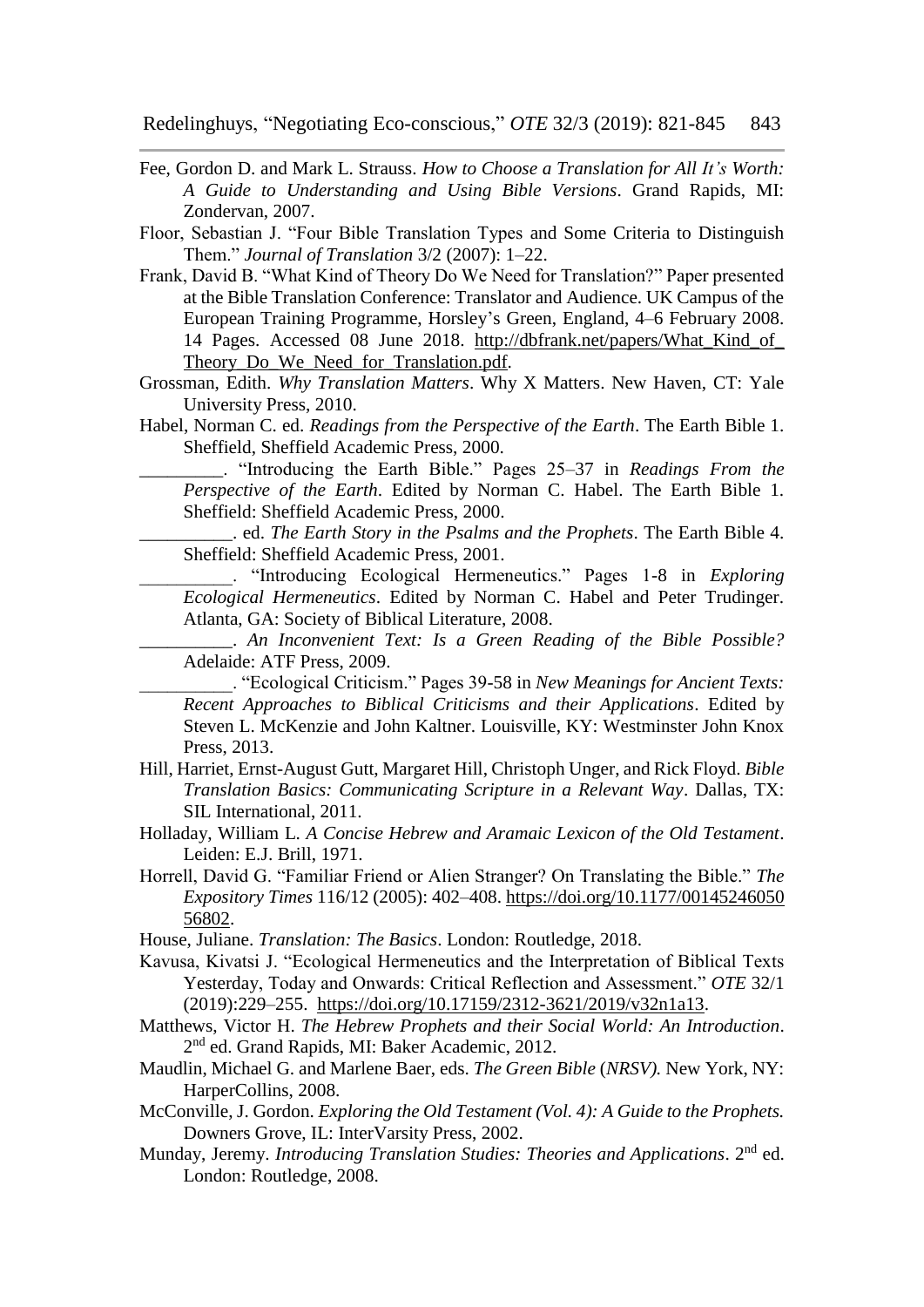Muir, John. *Wilderness Essays*. Revised Edition. Layton, UT: Gibbs Smith, 2015.

- Naudé, J.A. "An Overview of Recent Developments in Translation Studies With Special Reference to the Implications for Bible Translation." *Acta Theologica Supplementum 2* (2002): 44–69. [https://doi.org/10.4314/actat.v22i1.5454.](https://doi.org/10.4314/actat.v22i1.5454)
- Nogalski, James D. *The Book of the Twelve: Hosea–Jonah*. Smyth and Helwys Bible Commentary. Macon, GA: Smyth and Helwys, 2011.
- Okrent, Arika. *In the Land of Invented Languages: Adventures in Linguistic Creativity, Madness, and Genius.* New York: Spiegel and Grau, 2010.
- Person, Raymond F., Jr. "The Role of Nonhuman Characters in Jonah," Pages 85–90 in *Exploring Ecological Hermeneutics*. Edited by Norman C. Habel and Peter Trudinger. Atlanta, GA: Society of Biblical Literature, 2008.
- Pym, Anthony. "Natural and Directional Equivalence in Theories of Translation." *Target* 19/2 (2007): 271–294.<https://doi.org/10.1075/target.19.2.07pym>
- Redditt, Paul L. *Introduction to the Prophets.* Grand Rapids, MI: Eerdmans, 2008.
- Redelinghuys, C.J. (Neels). "Creation Utterly Consumed? Towards an Eco-Critical Rereading of Zephaniah 1:2–6." *OTE* 30/3 (2017): 805-820. [https://doi.org/10.](https://doi.org/10.%2017159/2312-3621/2017/v30n3a15)  [17159/2312-3621/2017/v30n3a15.](https://doi.org/10.%2017159/2312-3621/2017/v30n3a15)
	- \_\_\_\_\_\_\_\_\_\_. "From the Earth Bible to the Green Bible and the Possibility of an Ecoconscious Translation". Paper presented at the annual meeting of the OTSSA. NWU Sports Village, Potchefstroom, 22–24 August 2018.
- Reynolds, Matthew. *Translation: A Very Short Introduction*. Oxford: Oxford University Press, 2016.
- Simundson, Daniel J. *Hosea, Joel, Amos, Obadiah, Jonah, Micah*. AOTC. Nashville, TN: Abingdon Press, 2005.
- Stefanink, Bernd and Ioana Bălăcescu. "The Hermeneutical Approach in Translation Studies." *Cadernos de Tradução* 37/3 (2017): 21–52. [https://doi.org/10.5007/](https://doi.org/10.5007/%202175-7968.2017v37n3p21)  [2175-7968.2017v37n3p21.](https://doi.org/10.5007/%202175-7968.2017v37n3p21)
- Stolze, Radegundis. "The Hermeneutic Approach in Translation." *Studia Anglica Posnaniensia* 37 (2002): 279–291.
- Stuart, Douglas. *Hosea–Jonah*. WBC 31. Nashville, TN: Thomas Nelson, 1987.
- Thoreau, Henry D. *Walden*. Edited by Jeffrey S. Cramer. New Haven, CT: Yale University Press, 2006.
- Trible, Phyllis. "The Book of Jonah." Pages 461–529 in *Introduction to the Apocalyptic Literature, Daniel, the Twelve Prophets*. Edited by Leander E. Keck. NIB 7. Nashville, TN: Abingdon Press, 1996.
- van der Watt, Jan G. and Yolanda Kruger. "Some Considerations on Bible Translation as Complex Process." *Acta Theologica Supplementum 2* (2002): 118–139. https:// doi.org/10.4314/actat.v22i1.5457.
- van der Watt, Jan. *Waarom soveel Bybelvertalings? Die Hoe, Wat en Waarom van Bybelvertalings*. Vereeniging: Christelike Uitgewersmaatskappy, 2014.
- van Heerden, Willie. "Ecological Interpretations of the Jonah Narrative Have they Succeeded in Overcoming Anthropocentrism?" *JSem* 23/1 (2014): 114–134. [https://doi.org/10.25159/1013-8471/2775.](https://doi.org/10.25159/1013-8471/2775)
- Walton, John H. "Jonah." Pages 451–490 in *Daniel–Malachi*. Edited by Tremper Longman III and David E. Garland. EBC 8. Grand Rapids, MI: Zondervan, 2008.
- Wendland, E.R. "Towards a 'Literary' Translation of the Scriptures: With Special Reference to a 'Poetic' Rendition." *Acta Theologica Supplementum* 2 (2002): 164–201. [https://doi.org/10.4314/actat.v22i1.5459.](https://doi.org/10.4314/actat.v22i1.5459)